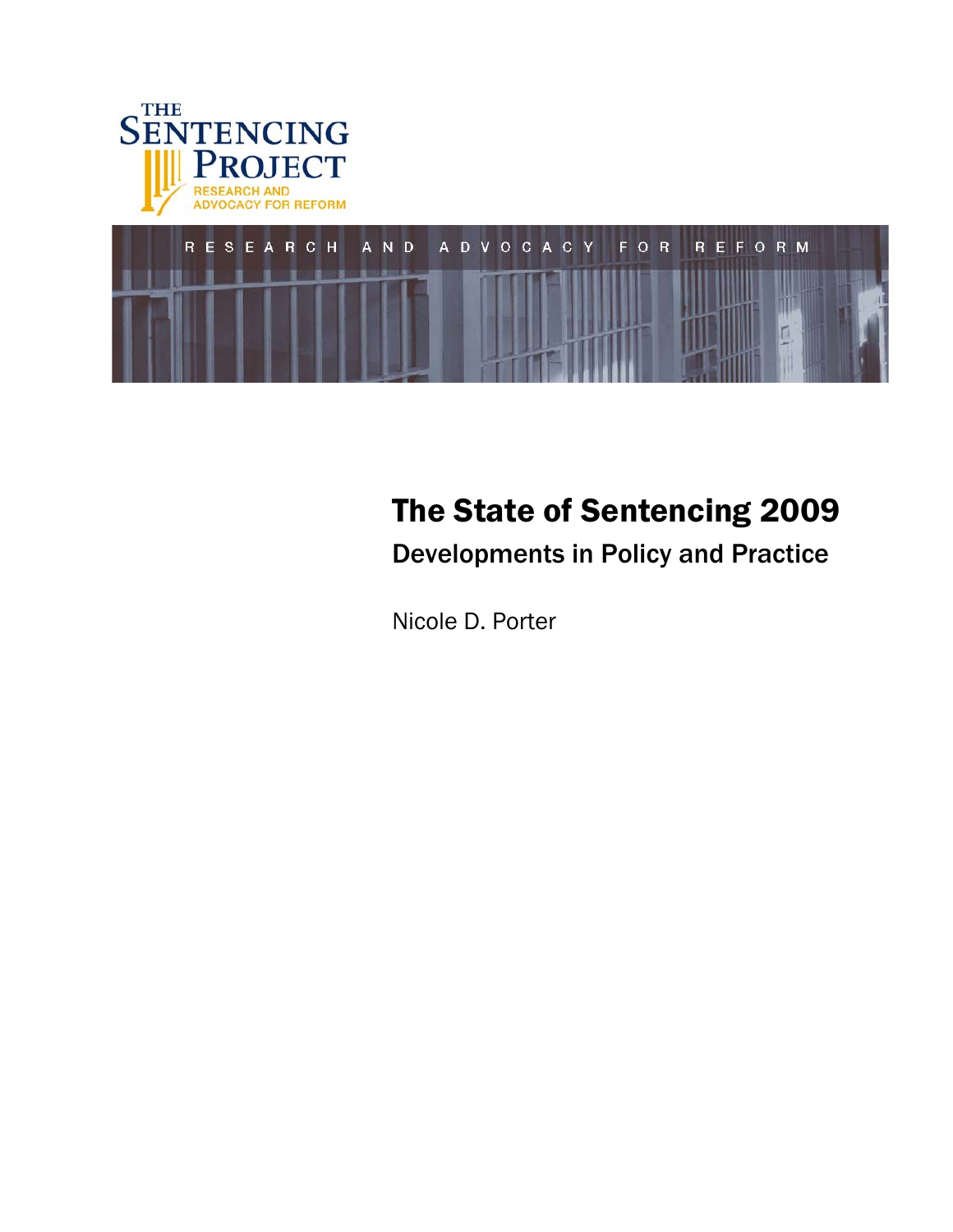

For further information:

The Sentencing Project 514 Tenth St. NW Suite 1000 Washington, DC 20004 (202) 628-0871 www.sentencingproject.org This report was written by Nicole D. Porter, State Advocacy Coordinator of The Sentencing Project, with research support from Ryan S. King and Ajima Olaghere.

The Sentencing Project is a national non-profit organization engaged in research and advocacy on criminal justice policy issues.

Support for The Sentencing Project has been provided by generous individual contributors and foundations, including:

Anonymous donor at Rockefeller Philanthropy Advisors Anonymous fund of Tides Foundation

Morton K. and Jane Blaustein Foundation

Ford Foundation

Bernard F. and Alva B. Gimbel Foundation

Herb Block Foundation

JK Irwin Foundation

Open Society Institute

Public Welfare Foundation

Elizabeth B. and Arthur E. Roswell Foundation

Sandler Foundation

Wallace Global Fund

Copyright © 2010 by The Sentencing Project. Reproduction of this document in full or part in print or electronic format only by permission of The Sentencing Project.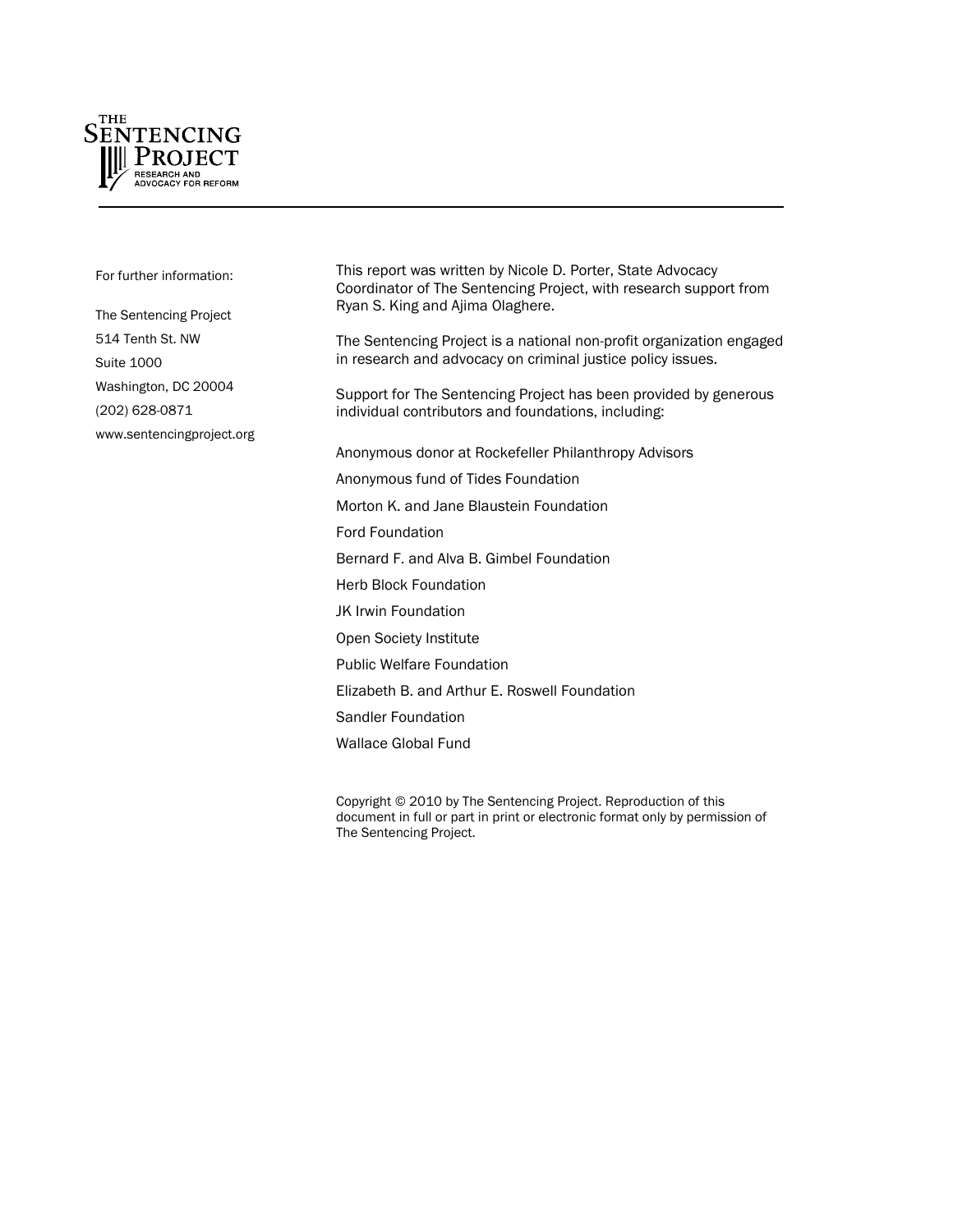ith states around the nation experiencing significant fiscal crises, legislators are increasingly interested in prioritizing available resources as they affect how states direct scarce correctional dollars. As a result, many states are rethinking their sentencing policies in order to develop fair and effective approaches to strengthen public safety. Legislative initiatives to address prison overcrowding, parole policies and sentencing alternatives are increasingly at the forefront of state criminal justice agendas. W

During 2009 state legislatures in at least 19 states enacted policies that hold the potential to reduce prison populations and/or promote more effective approaches to public safety.<sup>1</sup> This report examines these initiatives in sentencing reform, death penalty, probation and parole practices, and juvenile justice. Highlights include:

- Three states scaled back the scope of mandatory minimum drug sentences;
- Seven states amended probation and parole policies to expand good time and earned time programs resulting in reducing prison sentences;
- Four states improved juvenile justice policies, including eliminating juvenile life without parole and modifying adult certification procedures;
- Two states created incentive programs for local jurisdictions to reduce probation revocations;
- New Mexico repealed the death penalty;

 $\overline{a}$ 

- North Carolina permitted persons sentenced to death to challenge their death sentence by arguing that there is systemic racial bias in the way that capital punishment is applied;
- Four states created oversight committees or task forces to address sentencing laws, overcrowding, and reentry services; and

<sup>&</sup>lt;sup>1</sup> This report is not intended to be an exhaustive collection of state criminal justice legislation and policy reforms implemented during 2009. Rather, it is meant to highlight selected legislative and policy developments that address critical challenges related to criminal justice.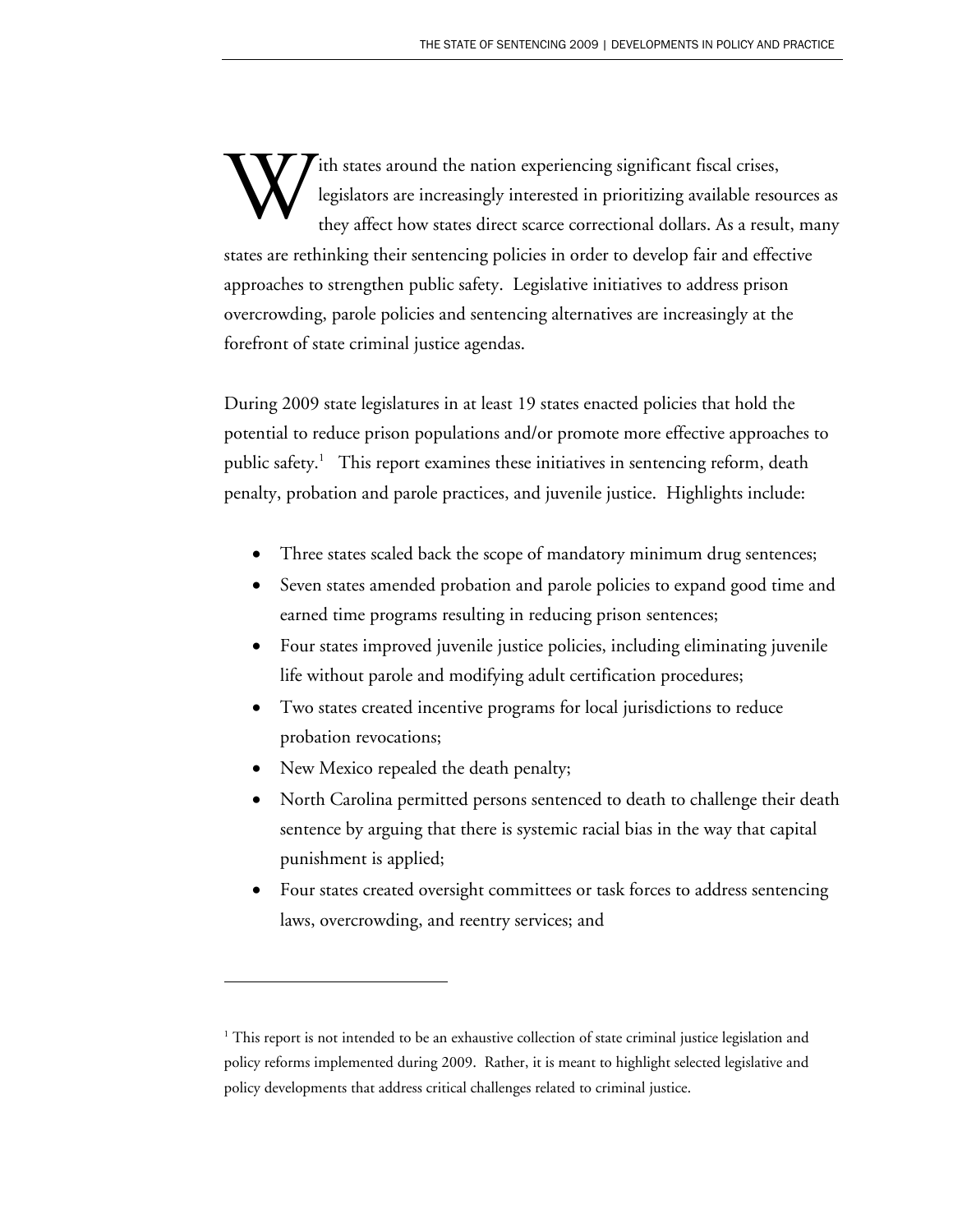x Iowa modified its sex offender law, replacing the ban on living within 2000 feet of a school or day care center, with more narrow restricted ranges designed to more carefully target potential problem areas.

State reforms have been prompted by several factors, including the recognition that state budgets are increasingly dominated by corrections spending. Consequently, state policymakers have taken steps in recent years to address sentencing practices in an effort to reduce prison populations and reprioritize limited public resources. As a result the soaring rate of growth of incarceration has tempered in recent years. During 2008, 20 states reported modest declines in the number of people in prison.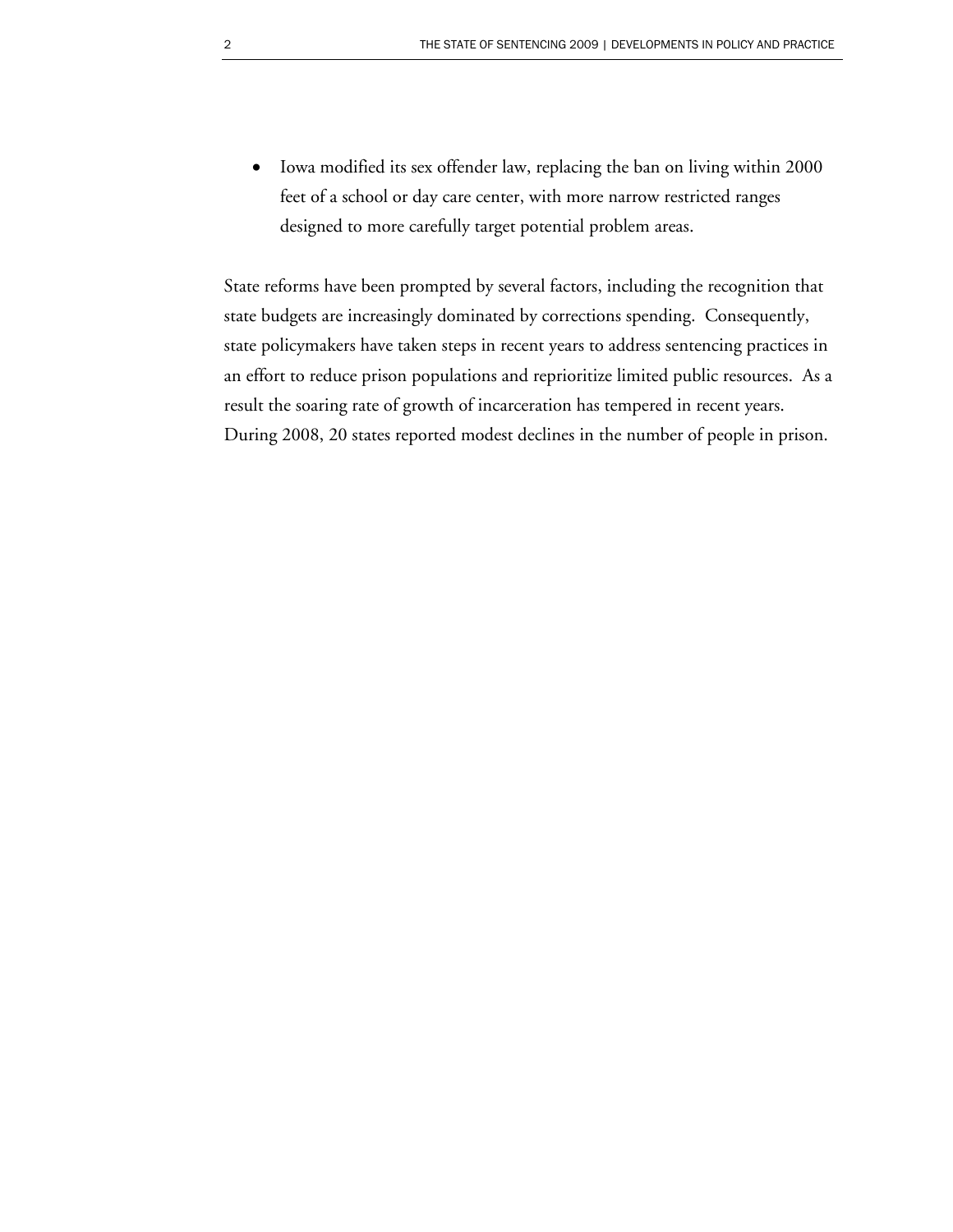## KEY CRIMINAL JUSTICE POLICY REFORMS AND LEGISLATION PASSED IN 2009

| <b>STATE</b>    | <b>REFORM</b>                                                                                                                                                                                                                                                                                                                                                                       |
|-----------------|-------------------------------------------------------------------------------------------------------------------------------------------------------------------------------------------------------------------------------------------------------------------------------------------------------------------------------------------------------------------------------------|
| Arkansas        | Created a task force to study the state's criminal justice system.                                                                                                                                                                                                                                                                                                                  |
| California      | Established a funding mechanism to reward counties that succeed in reducing the<br>rate of adult probationers sent to prison; funding allocation based on costs avoided by<br>the state through reduced numbers of revocations to prison.                                                                                                                                           |
| Florida         | Revised "zero tolerance" policies.                                                                                                                                                                                                                                                                                                                                                  |
| <b>Illinois</b> | Created a Sentencing Policy Advisory Council to examine sentencing policies and<br>practices; Launched Adult Redeploy Illinois which prioritizes state funding to expand<br>local supervision of individuals who would otherwise be incarcerated in state prisons;<br>provides monetary incentives to help local jurisdictions expand community-based<br>treatment.                 |
| lowa            | Eliminated the law restricting persons convicted of sex offenses from living within<br>2,000 feet of a school or day care center.                                                                                                                                                                                                                                                   |
| Kentucky        | Expanded in-prison treatment options for persons convicted of certain felony drug<br>offenses; expanded parole eligibility for persons convicted of low-level felony offenses.                                                                                                                                                                                                      |
| Louisiana       | Amended penalties for persons serving life sentences for heroin offenses; enhanced<br>'good time" policies for individuals in local jails and state prisons.                                                                                                                                                                                                                        |
| Maine           | Modified penalties for certain marijuana possession offenses and eliminated the<br>possibility of jail time.                                                                                                                                                                                                                                                                        |
| Maryland        | Restricted the death penalty to cases where the defendant's conviction is based on:<br>DNA evidence, videotaped or voluntary confession, or video recording. Strengthened<br>employment options for persons with certain felony offenses.                                                                                                                                           |
| Minnesota       | Authorized sentencing without regard to mandatory minimum provisions for certain<br>drug offenses. Enacted statewide "Ban the Box" measure that only permits public<br>employers to ask job applicants about their criminal record when selected for an<br>interview. Required feasibility study of collecting data at different decision points in<br>the criminal justice system. |
| Mississippi     | Expanded credit for early release programs for participation in correctional education<br>programs.                                                                                                                                                                                                                                                                                 |
| Nebraska        | Established the Sentencing and Recidivism Task Force to examine the relationship<br>between rehabilitative programming and the rate of recidivism.                                                                                                                                                                                                                                  |
| Nevada          | Amended sentencing provisions for controlled substance offenses; modified adult<br>certification policies for juveniles; revised parole eligibility for juveniles.                                                                                                                                                                                                                  |
| New Mexico      | Repealed the death penalty.                                                                                                                                                                                                                                                                                                                                                         |
| <b>New York</b> | Reformed Rockefeller Drug Laws by eliminating mandatory minimums for the first and<br>second offense for certain drug charges; authorized the resentencing of about 1,500<br>persons sentenced under the previous law.                                                                                                                                                              |
| North Carolina  | Permitted persons sentenced to death to challenge their death sentence by arguing<br>there is systemic racial bias in the way that capital punishment is applied.                                                                                                                                                                                                                   |
| Rhode Island    | Eliminated mandatory minimums for certain drug possession offenses.                                                                                                                                                                                                                                                                                                                 |
| Texas           | Enhanced the authority of the correctional agency to administer good time policy;<br>eliminated juvenile life without parole.                                                                                                                                                                                                                                                       |
| Washington      | Restored voting rights for citizens who exit the criminal justice system but still have<br>outstanding financial obligations. Modified early release policies as a result of medical<br>incapacitation.                                                                                                                                                                             |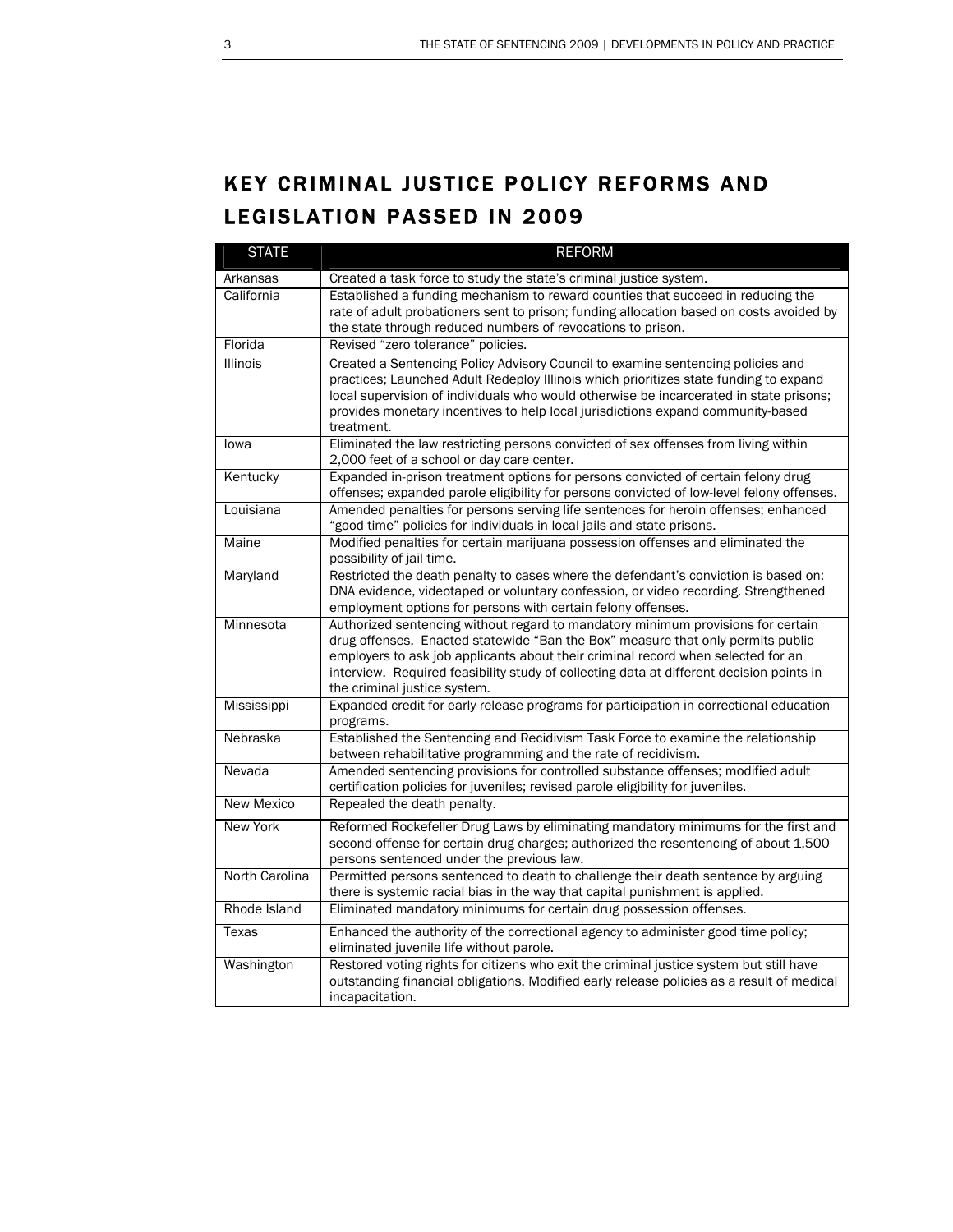### MANDATORY MINIMUM SENTENCES

Efforts to eliminate or modify mandatory minimums at the state level were significant developments in 2009. These sentences have contributed to the nation's high rate of incarceration. During the 1980s, officials at the federal and state level broadly adopted mandatory minimum sentences, for drug crimes, resulting in the incarceration of large numbers of low-level, nonviolent offenders. The reform initiatives adopted in various states in 2009 range from allowing courts to sentence without regard to the mandatory minimum to eliminating mandatory minimums for certain drug charges.

### Minnesota – Established Safety Valve for Certain Controlled Substance Abuse **Offenses**

The omnibus public safety spending bill, SF 802, included provisions that allow the court to sentence without regard to the mandatory minimum for fifth degree felony offenses for sale or possession of controlled substances. According to State Senator Linda Higgins:

*"Our budget and agencies are at the mercy of crime and sentencing in Minnesota. … [Prior to the measure] mandatory sentences ranged from four years in prison for first-degree controlled substances offenses down to six months in a local correctional facility for fifth-degree controlled substances offenses. The change that Minnesota was able to pass allows a court the option in some cases to sentence a 5th degree controlled substance offender without regard to the six month mandatory minimum. Minnesota will face another deficit this year and will be looking for effective cost savings measures that the public will support and that members will find the political will to endorse."* 

#### New York – Enacted Significant Reforms to the Rockefeller Drug Laws

The sentencing reforms that were a part of budget measures AB 156/SB 56 eliminated mandatory minimums for certain first- and second-time drug offenses. The measure expands drug treatment, alternatives to incarceration, and reentry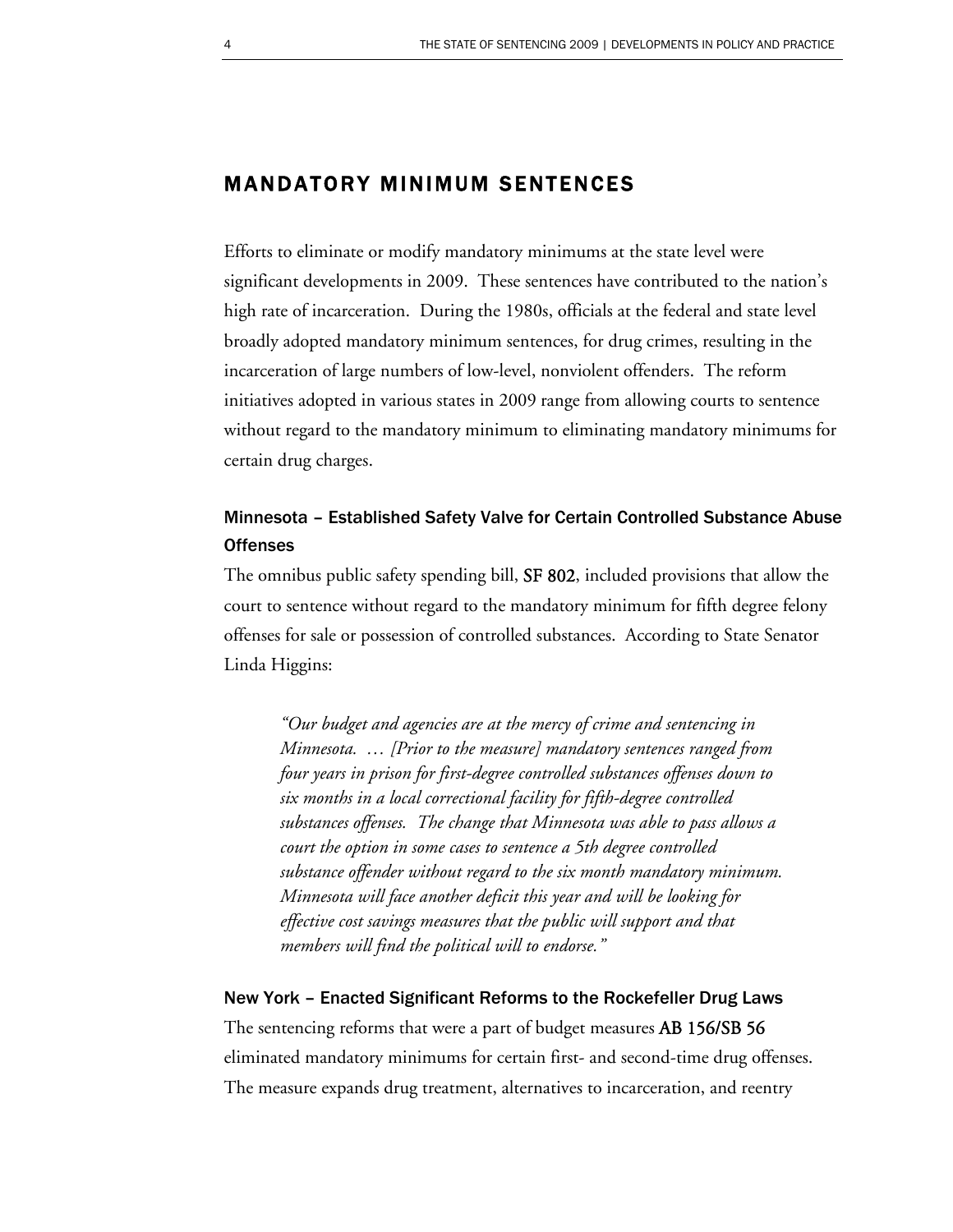services by investing resources into those programs. Additionally, the sentencing reforms provide for the resentencing of about 1,500 individuals who were incarcerated under the original Rockefeller Drug Laws. When the Legislature passed the reform Senate Majority Leader Malcolm A. Smith stated:

*"Today marks the beginning of a new era for New York's sentencing laws. Rockefeller Drug Law reform will reverse years of ineffective criminal laws, protect communities and save taxpayers millions of dollars that were wasted on the current policy. With more money going toward treatment instead of costly imprisonment."* 

In a move in the opposite direction, the measure also included sentencing enhancements and restored life sentences for certain drug offenses under the "kingpin" provision and established a new drug felony for the "criminal sale of a controlled substance to a child" when an adult over the age of 21 sells a controlled substance to a minor under 17 years of age.

Rhode Island – Eliminated Mandatory Minimums for Certain Drug Offenses The General Assembly approved bills S039 and H5007 that eliminate mandatory minimum sentences for drug possession charges in an attempt to reduce the prison population and correctional costs. The Governor vetoed similar legislation in previous years, but in 2009 allowed the reforms to become law without his signature. The measures grant judges sentencing discretion in certain drug cases. Prior to the reform, state law applied mandatory minimums to all persons convicted of manufacturing, selling or possessing with the intent to sell certain controlled substances; for example, up to a kilogram of heroin or cocaine or between one and five kilograms of marijuana. In such cases the state could impose mandatory minimum sentences of 10 years and up to a maximum of 50 years. Larger amounts could net a minimum sentence of 20 years with the possibility of life in prison. The change in the law applies to possession offenses only, and leaves the penalties for manufacture or sale in tact.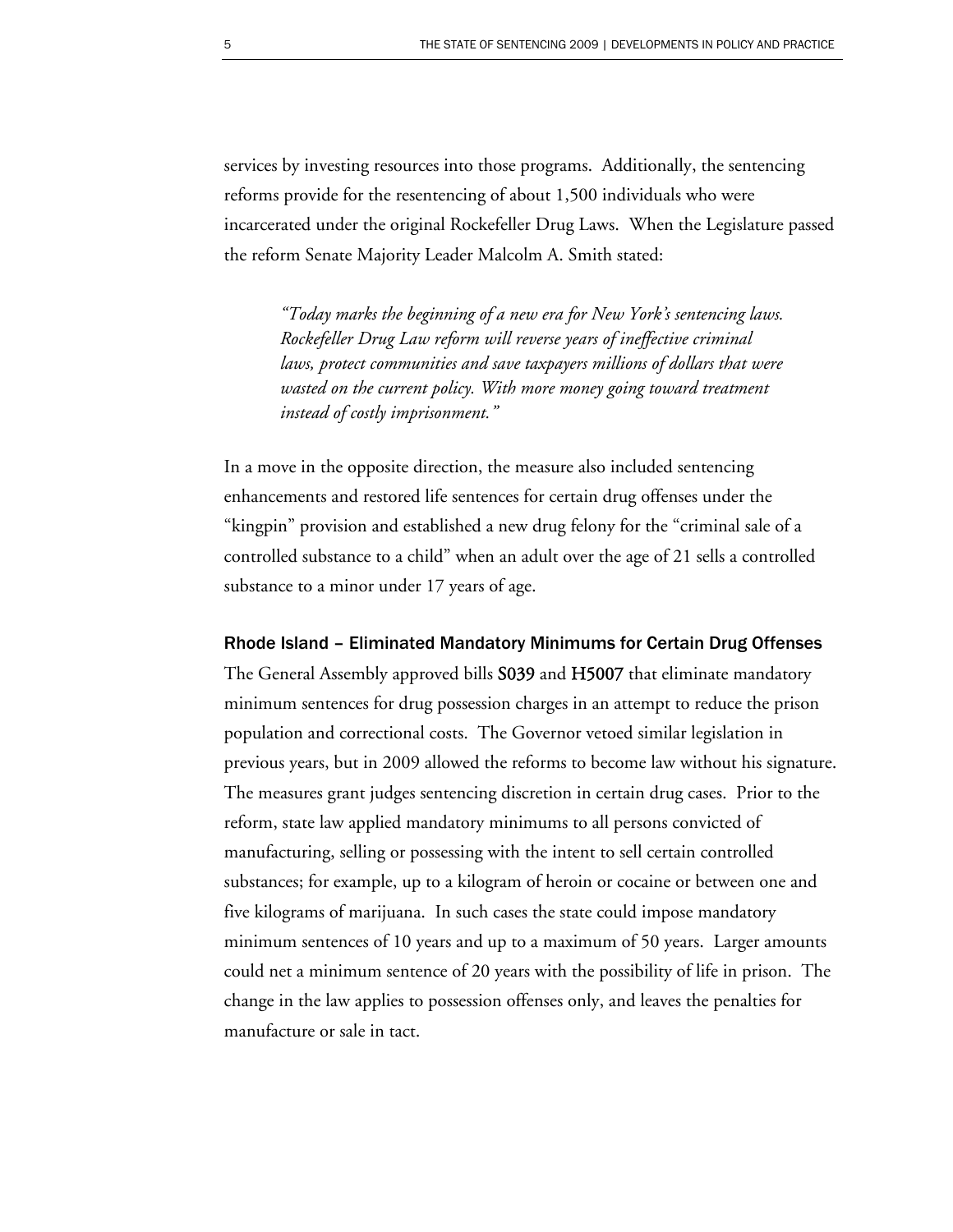### SENTENCING

In addition to scaling back mandatory minimums, state lawmakers worked to address other sentencing statutes. These included policies designed to expand alternatives to incarceration and to modify sentences for certain drug offenses.

#### California – Established Community Corrections Performance Incentives Fund

The Legislature approved **SB 678**, which enhances funding for community corrections and alternatives to incarceration. The measure rewards counties that succeed in reducing the rate of adult probationers sent to prison depending on how the county's probation failure rate compares to the overall statewide rate. The grants are allocated for use in evidence-based probation programs that include risk and needs assessments and intermediate sanctions. The bill also requires performance measurement and stipulates that counties use at least 5% of the monies allocated to them to evaluate the effectiveness of recidivism reduction programs.

#### Illinois - Launched "Adult Redeploy Illinois"

SB 1289 directs state funds toward expanding local supervision of individuals who would otherwise be incarcerated by the state. Adult Redeploy is modeled after the successful juvenile justice program, Redeploy Illinois. The new measure offers monetary incentives to help communities pay for rehabilitation services and drug and mental health treatment of nonviolent offenders who remain in their own communities instead of being sent to state prisons. Specifically, the bill calls for a state oversight board to develop a formula for allocating funding to local jurisdictions for evidence-based community corrections as an alternative to incarceration. Also, SB 1289 requires each county to develop a performance measurement system that uses key indicators including recidivism rates, number of revocations, and completion rates for substance abuse treatment programs.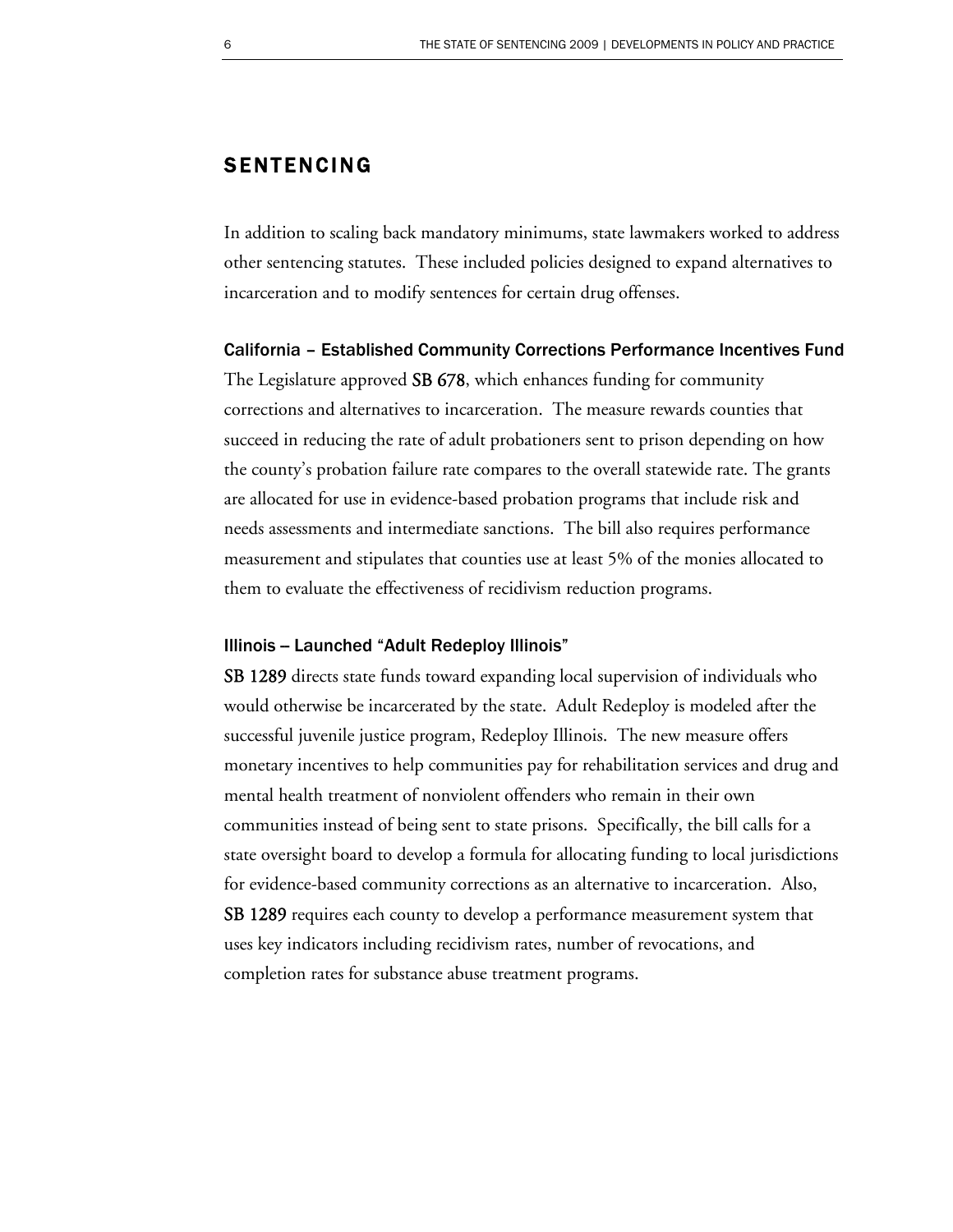Kentucky – Expanded Treatment Options for Persons with Felony Drug Offenses Kentucky enacted SB 4, which expands in-prison treatment options for persons convicted of drug offenses. Pre-trial defendants can also participate in the in-prison treatment program and have their program participation credited towards time spent in custody at the discretion of the court. Additionally, the bill authorizes the expungement of the drug offense conviction following the successful completion of the treatment program.

### Louisiana – Amended Penalties for Persons Serving Life Sentences for Heroin **Offenses**

The Legislature authorized parole for individuals serving life sentences for heroin possession, manufacture, or intent to distribute.

#### Maine – Modified Penalties for Marijuana Possession

LD 250 makes possession of less than 2.5 ounces of marijuana a civil penalty punishable by a fine of \$1,000 or less and eliminates the possibility of jail time. Currently, possession of less than 1.25 ounces is already a simple civil violation. However, possession between 1.25-2.5 ounces of marijuana is a misdemeanor punishable by up to 6 months in jail and/or a \$1,000 fine, and the individual could be charged with the sale of marijuana.

#### Nevada – Revised Sentencing Provisions Relating to Controlled Substances

AB 168 provides that a court may reduce or suspend the sentence of a person convicted of trafficking in a controlled substance if the court finds that the person rendered substantial assistance in the investigation or prosecution of any offense. The Nevada Legislature modeled this measure after the Federal Sentencing Guidelines.

### California, Delaware, Maryland, Montana, Oregon and Washington – Increased Financial Thresholds for Property Crimes

These states increased the dollar amount required to trigger a felony offense for theft. These reforms reflect that the threshold between a misdemeanor and a felony has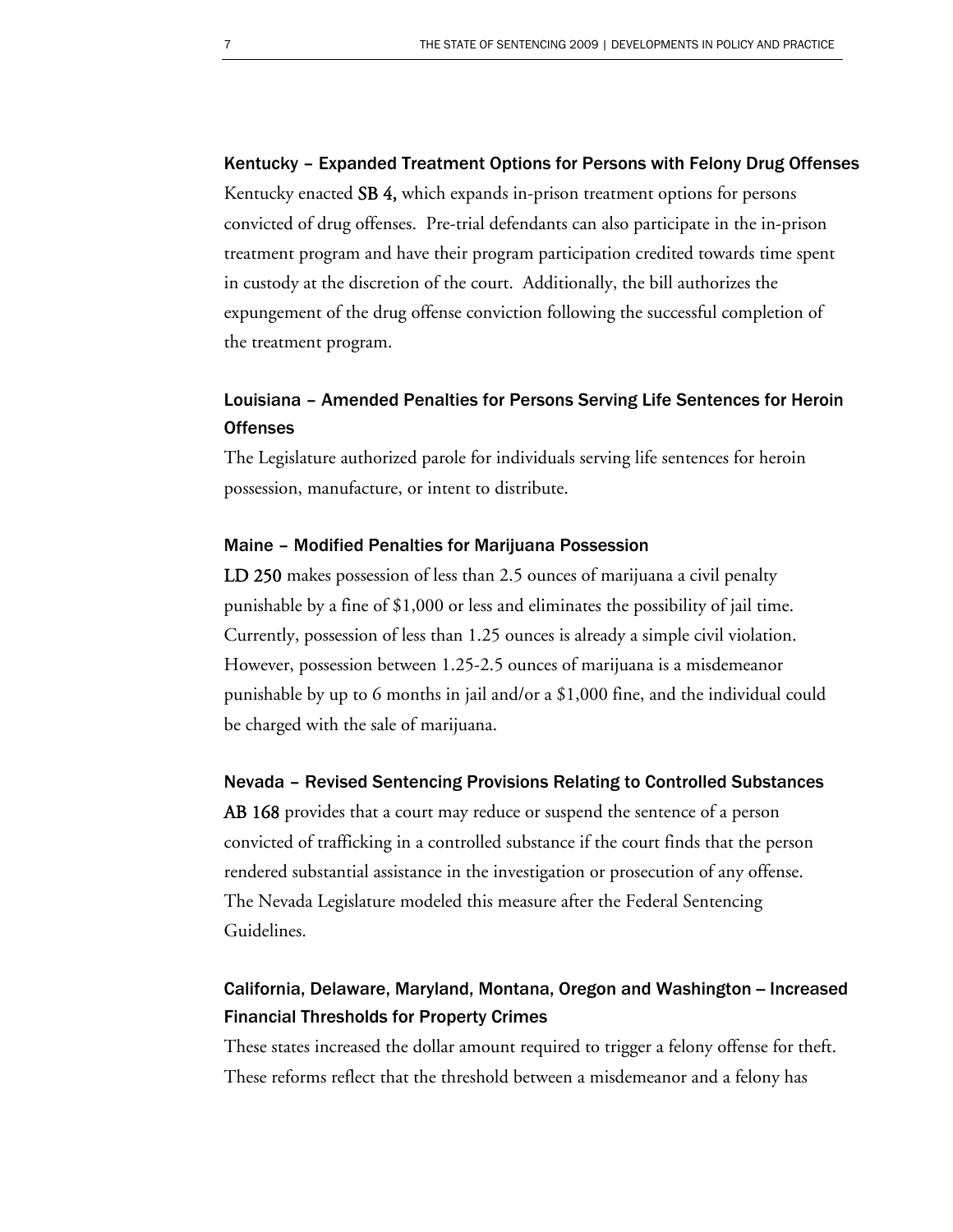become reduced in value over time as a result of inflation. Not modernizing property offense thresholds could potentially result in excess incarceration. Washington also introduced a statutory requirement that the State Sentencing Commission review property threshold penalties every five years to determine if monetary thresholds should be modified.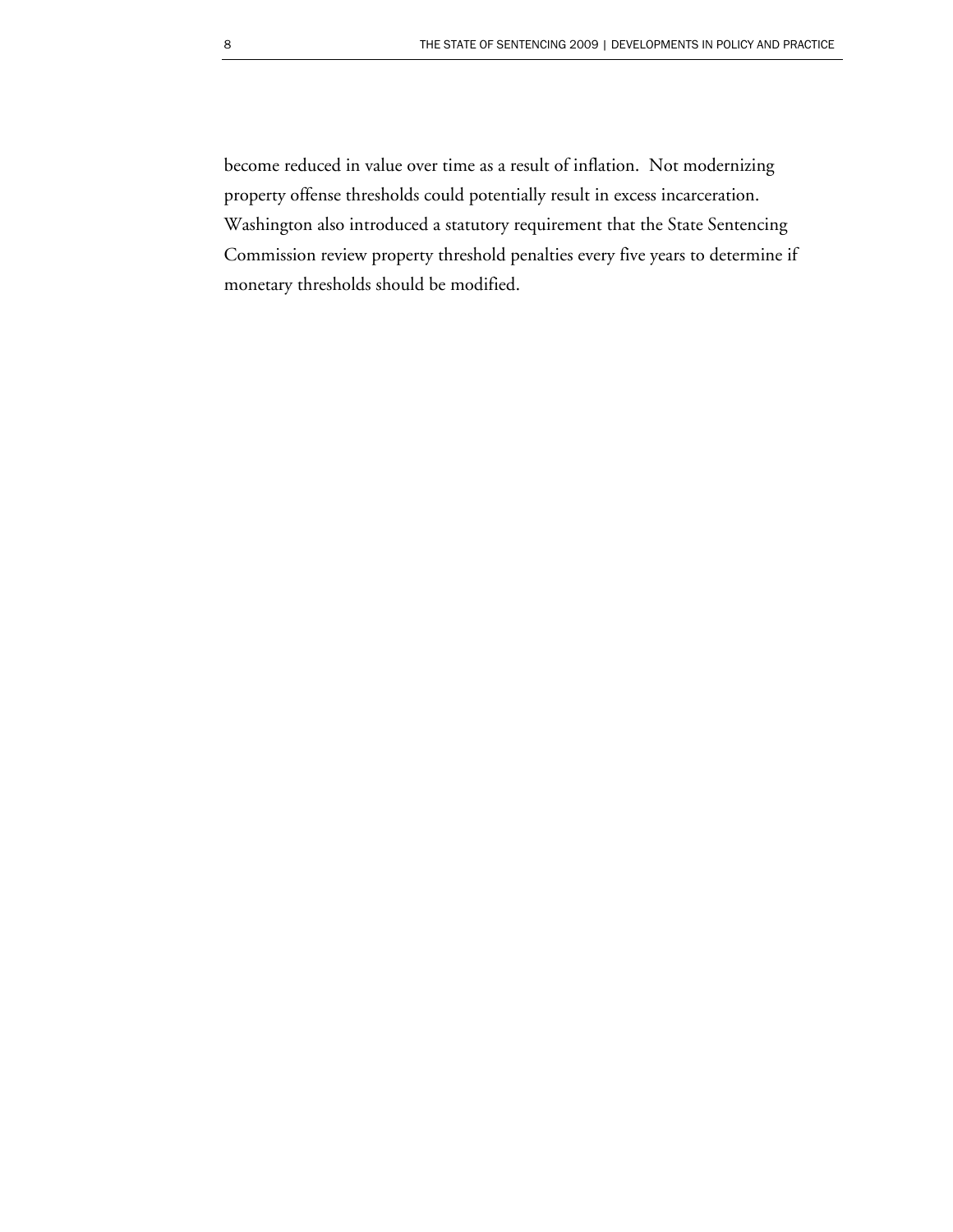### DEATH PENALTY

Momentum to eliminate or restrict the death penalty continued in 2009. One state, New Mexico, took the significant step of repealing capital punishment completely, while Maryland adopted a measure that would restrict its application.

#### New Mexico – Repealed Death Penalty

New Mexico's HB 285, repealed the state's death penalty provision and replaced it with life without parole as a sentencing option for capital offenses. Upon signing the measure, Governor Bill Richardson stated,

*"In a society which values individual life and liberty above all else, where justice and not vengeance is the singular guiding principle of our system of criminal law, the potential for wrongful conviction and, God forbid, execution of an innocent person stands as anathema to our very sensibilities as human beings. That is why I'm signing this bill into law."* 

#### Maryland – Restricted Application of the Death Penalty

Under the bill SB 279, the death penalty can be imposed only if the defendant's conviction is based on DNA evidence; a videotaped, voluntary confession; or a video recording that conclusively links the defendant to the murder. The death penalty can not be imposed for convictions based solely on eyewitness testimony. The measure represented a consolidation of amendments to proposed legislation that sought an outright repeal of capital punishment.

#### North Carolina – Enacted the Racial Justice Act

North Carolina instituted a policy measure to address racial disparity in the application of the death penalty. The General Assembly authorized SB 461 that will allow persons sentenced to death to challenge the death penalty by arguing that there is systemic racial bias in the way that capital punishment has been applied. Persons sentenced to death will be able to present statistical evidence showing racial disparities in how the death penalty has been used. If a judge finds the evidence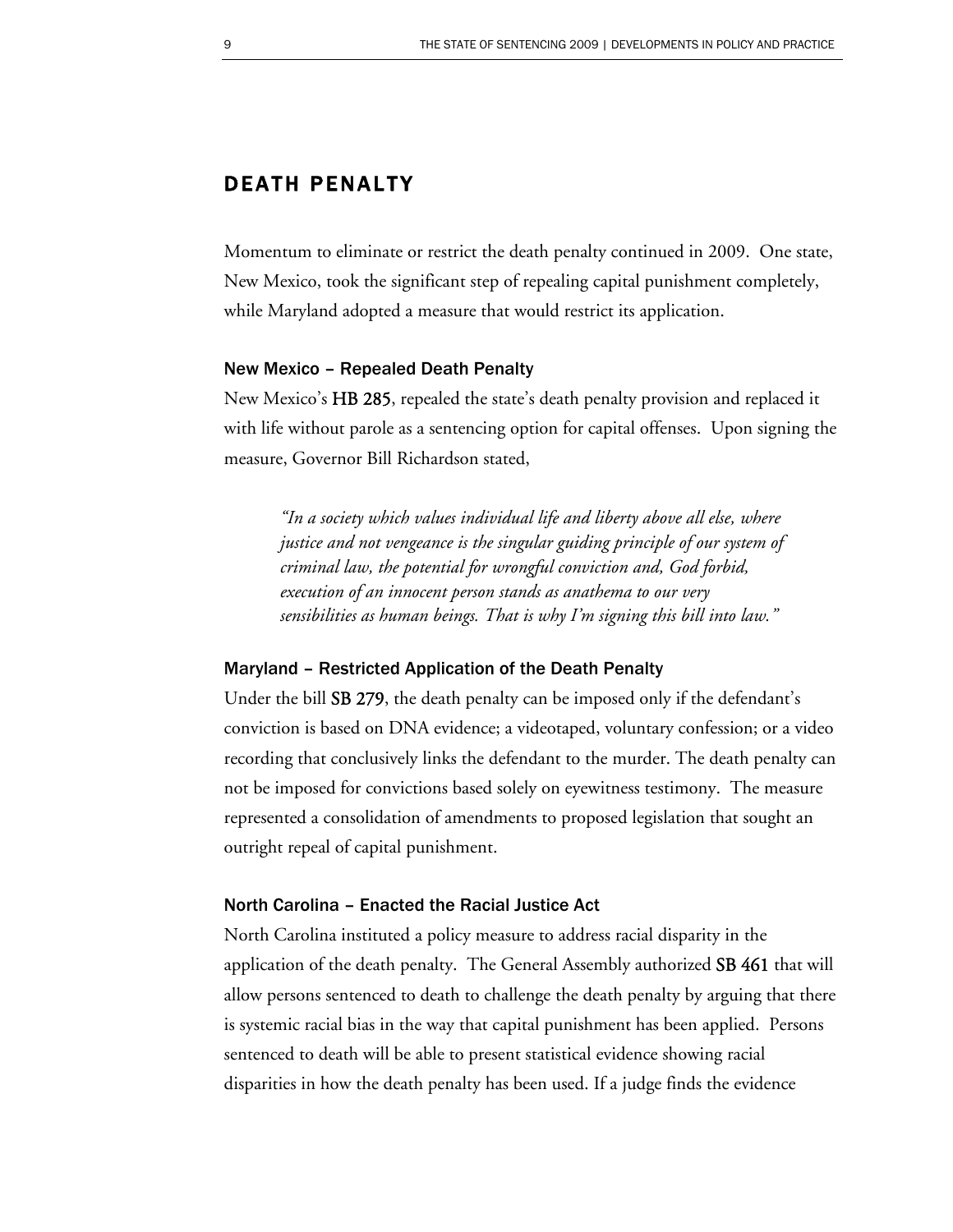convincing, the judge can overturn the person's death sentence and convert it to a sentence of life in prison. Additionally, the law authorizes judges to block prosecutors from pursuing the death penalty in future murder trials if they find a historical pattern of racial bias in the use of the sentence.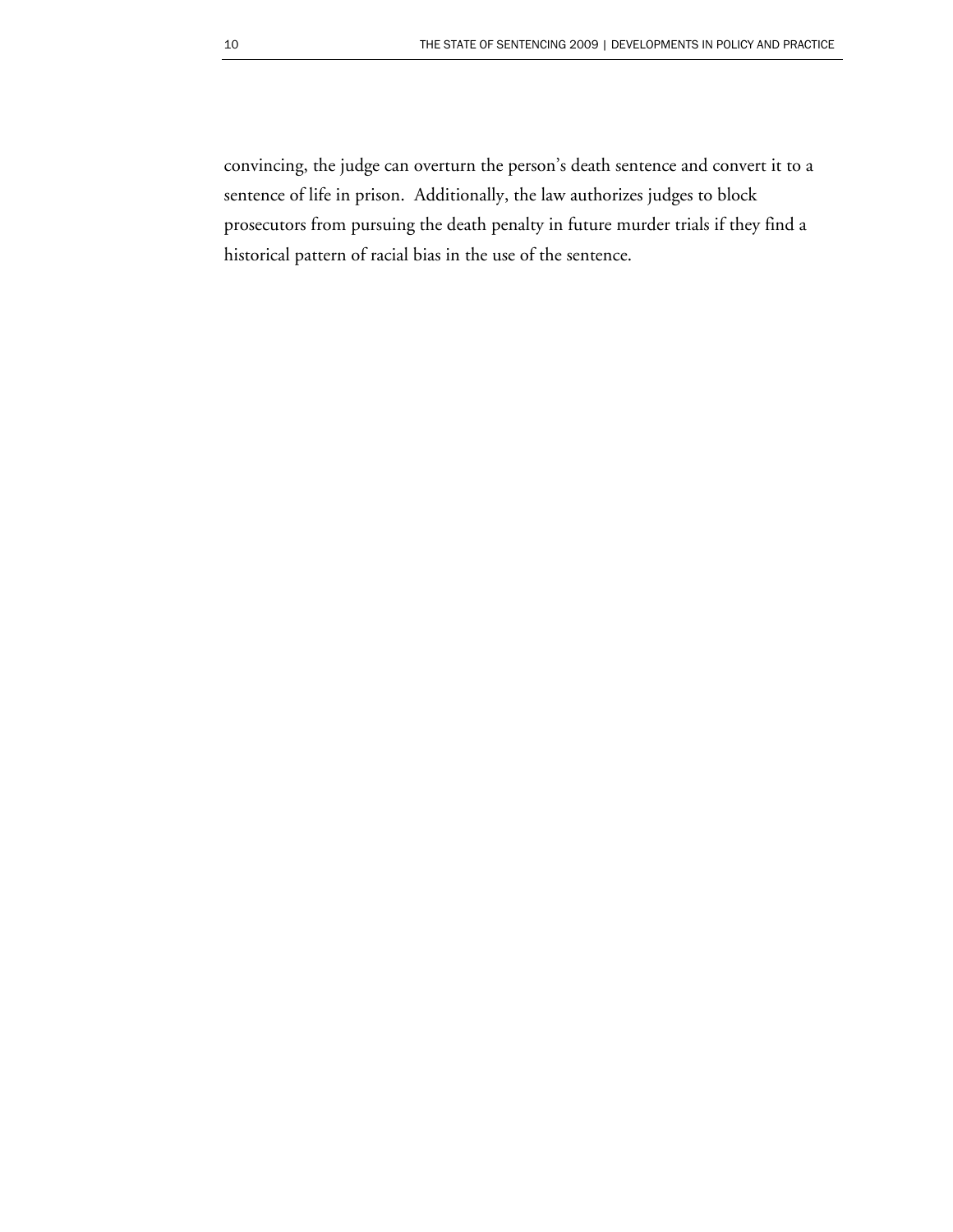### OVERSIGHT COMMITTEE

Legislatures continue to authorize the establishment of criminal justice oversight mechanisms. In recent years, several states have developed bodies to conduct system analyses and make recommendations to improve state criminal justice systems.

Arkansas – Created a Task Force to Study the State's Criminal Justice System

SB 942 established an 18-member task force to study the state's criminal justice system. The task force would review cases involving capital punishment, certain felony offenses, and drug charges diverted to drug court and would note any correlation between the outcomes of those cases and factors such as age, gender, race, ethnicity and socioeconomic status.

#### Illinois – Established the Sentencing Policy Advisory Council

The Legislature authorized SB 1320 to examine sentencing policies and practices with the goal of increasing proportionality and to monitor costs and activities of the criminal justice and correctional systems. The Sentencing Policy Advisory Council includes multiple stakeholders such as representatives from the state's attorney office, public defender office, and community based organizations. SB 1320 calls for collecting data, analyzing proposed legislation and setting rational priorities for the use of criminal justice funding.

#### Nebraska – Created Sentencing and Recidivism Task Force

LR 171established the Sentencing and Recidivism Task Force to explore the sentencing of youth and adults to correctional institutions. To task force's goal is to determine if there is any relationship between recidivism and current rehabilitative programming. The task force will produce a report offering recommendations to reduce recidivism among formerly incarcerated persons in Nebraska.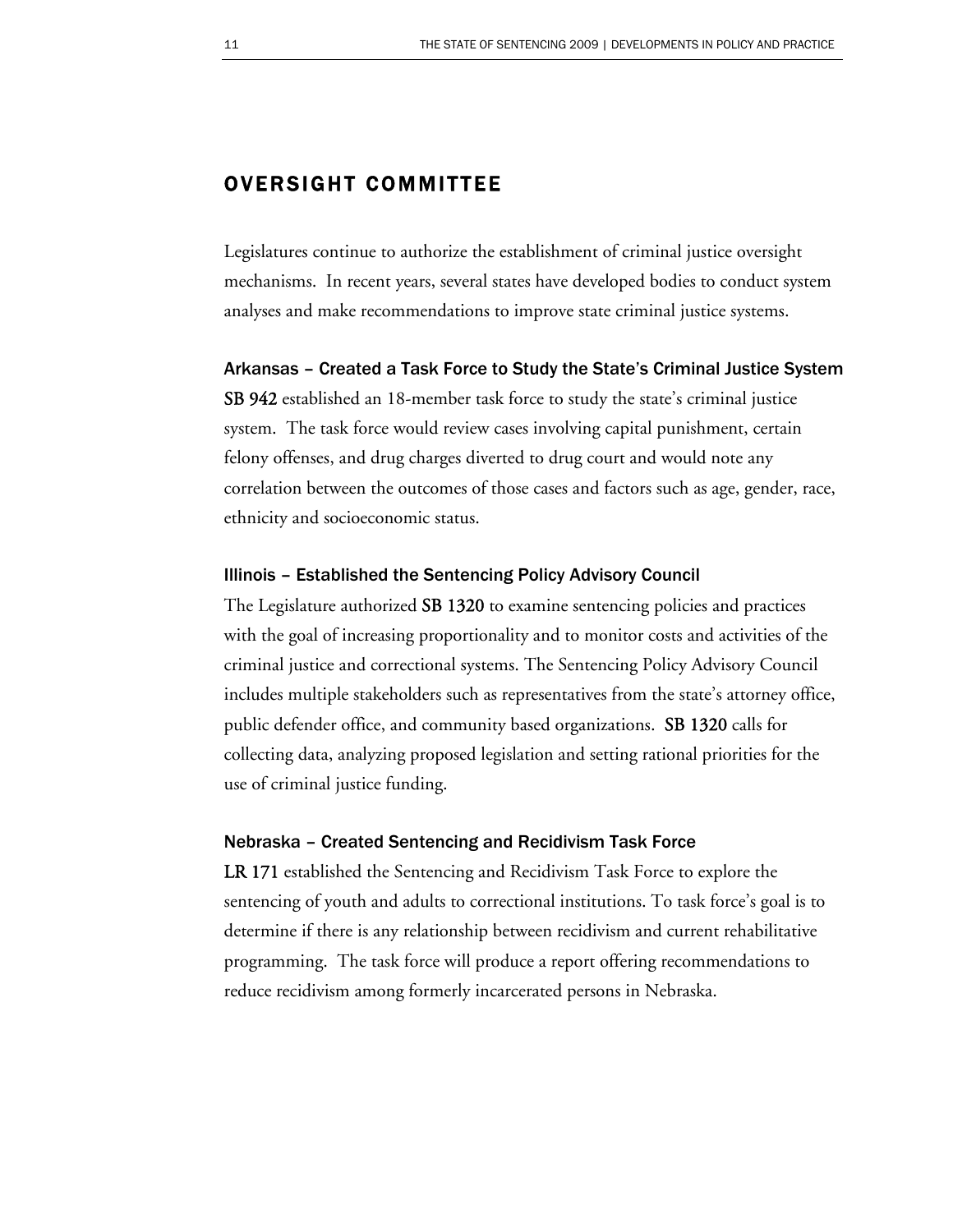#### New Jersey – Created Sentencing Commission

The adoption of S1880 resulted in the establishment of a Criminal Sentencing Commission to study and review the criminal law and recommend revisions. The Commission is comprised of thirteen members including representatives of all components of the criminal justice system.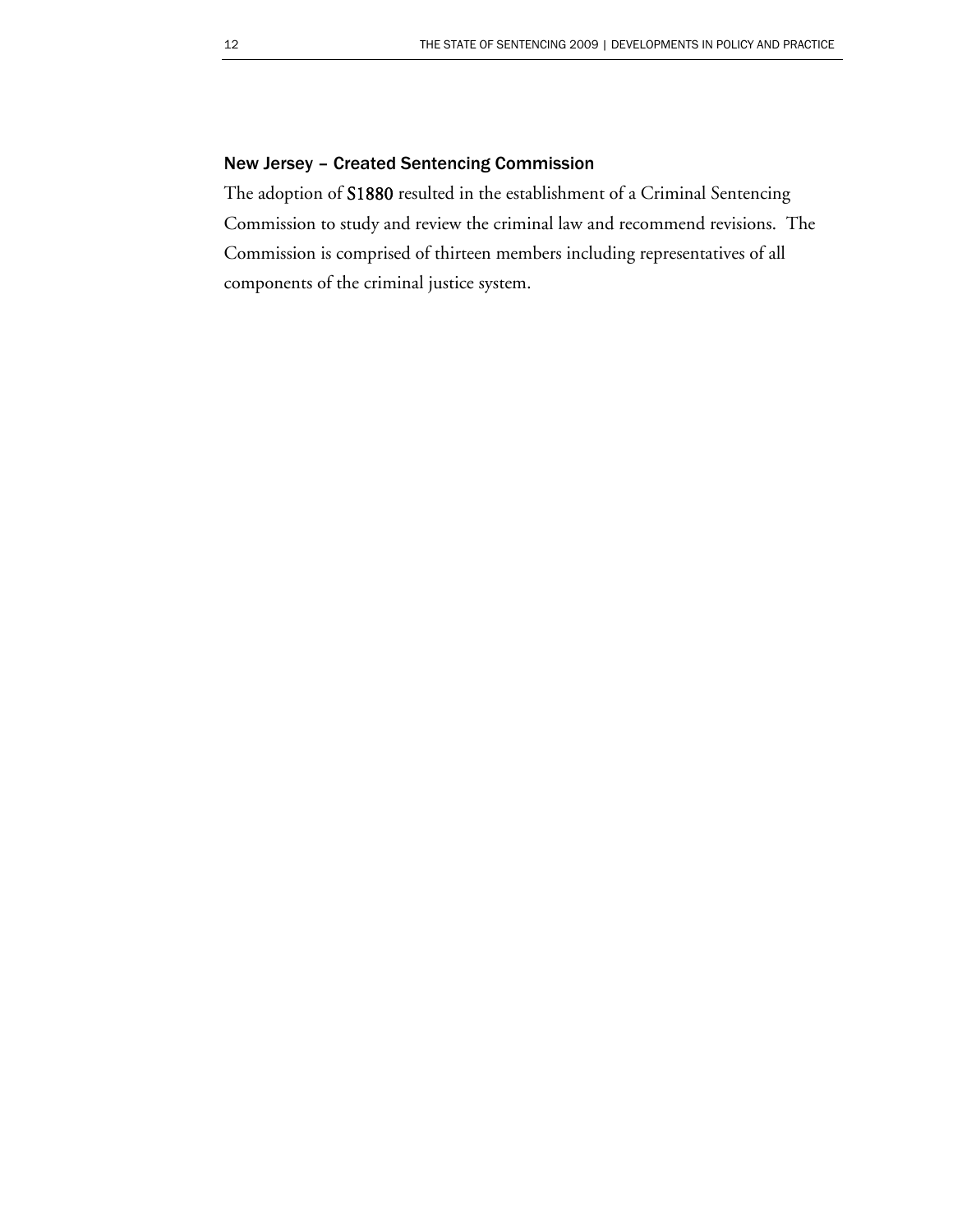### PAROLE

Many states continue to struggle with prison populations that exceed capacity. There is little evidence that expanding capacity reduces overcrowding and tight state budgets make prison building an unlikely option. In many instances, state lawmakers have the authority to address the length of stay and ease capacity issues through sentencing and parole reforms. In 2009 several states adopted strategies to reduce prison time served as an incentive for good behavior and successful participation in programs such as vocational training, education, and substance abuse treatment.

#### Kentucky – Strengthened Parole Eligibility for Certain Felony Offenses

HB 372 provides that persons sentenced to incarceration for nonviolent class D felonies, including certain burglary and first time drug offenses, are eligible for parole after serving fifteen percent or two months of the original sentence – whichever is longer. Additionally, the individual will be released from parole supervision no later than the time when he or she would have been eligible for discharge had they remained incarcerated.

#### Louisiana – Extended Good Time Policies to Individuals in State Prisons

HB 62 awards up to 180 days of good time to persons who complete approved treatment programs. Those programs include basic education, job skills and therapeutic programs.

#### Mississippi – Improved Earned Time Programs

SB 2039 reduces the time served in prison for persons who complete approved educational programs. Previously the state's meritorious earned time program was capped; persons were awarded 10 days off of their sentence for 30 days participation in an educational program. Additionally, the former policy capped earned time at 180 days of an individual's sentence. The new policy removes the cap and authorizes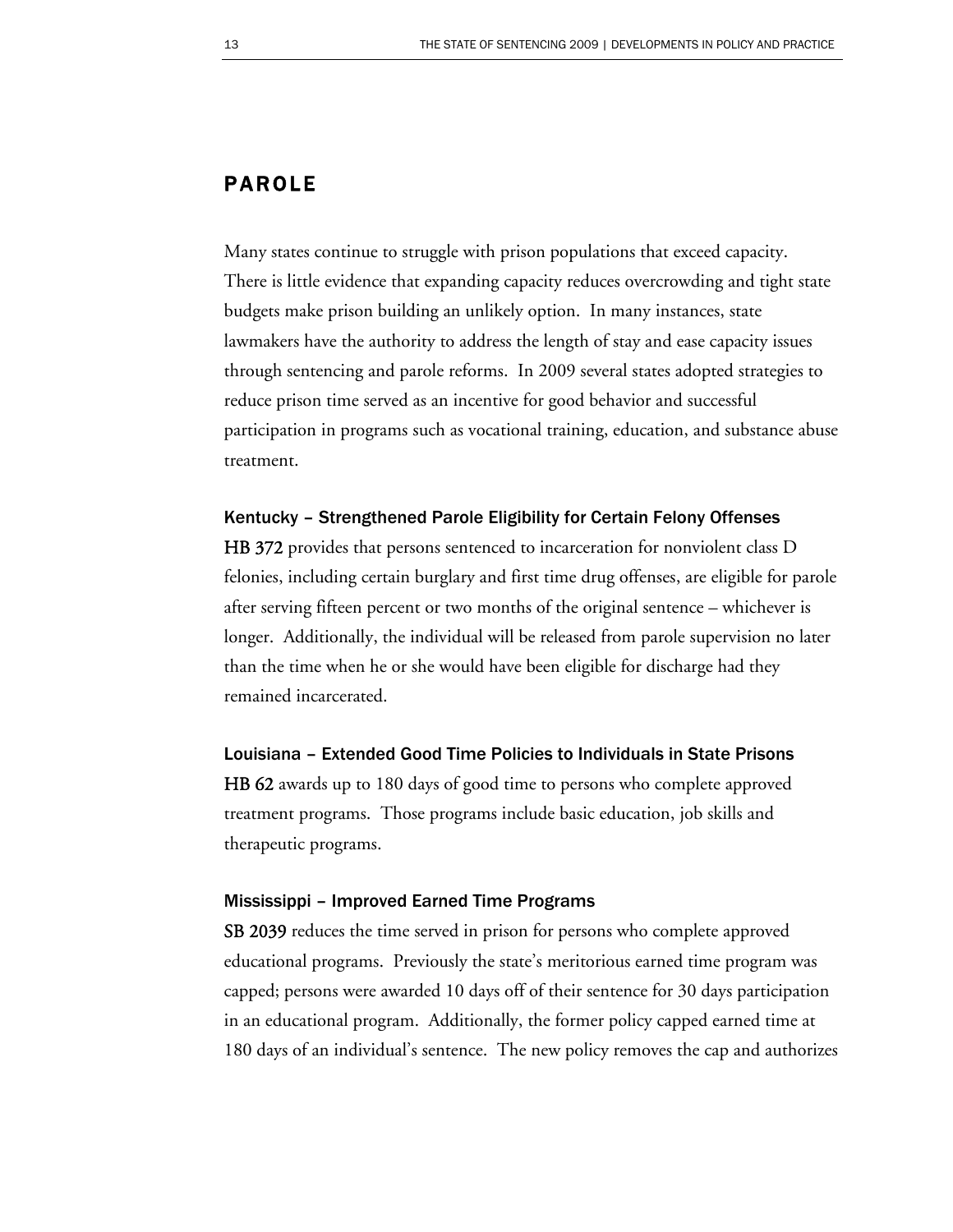the Corrections Commissioner to approve the number of days a person's sentence can be reduced by after participation in approved programs and projects.

#### Texas – Restored Good Time Policy at the Texas Department of Criminal Justice

The Legislature enhanced good time policies by authorizing HB 93. The measure granted the Texas Department of Criminal Justice unrestricted administrative authority to restore good conduct time forfeited by an individual as a result of committing an offense or violating a rule of the correctional agency. Under previous law, once a person's good conduct time was revoked for a disciplinary offense, he or she could not gain the time back through cooperation or good behavior. The measure will empower wardens with a tool to encourage cooperation and program participation.

### Washington -- Modified Early Release Policies as a Result of Medical Incapacitation

Previously, the Department of Corrections (DOC) had the discretion to release individuals as a result of earned time policies, authorized release, or transfer to community custody in lieu of earned early release. HB 2194 authorizes the DOC to release certain individuals if they meet certain criteria, including the existence of a medical condition that requires costly treatment, that the individual poses a low risk to the community as a result of physical incapacitation due to age or the medical condition, and the early release will result in a cost savings to the state.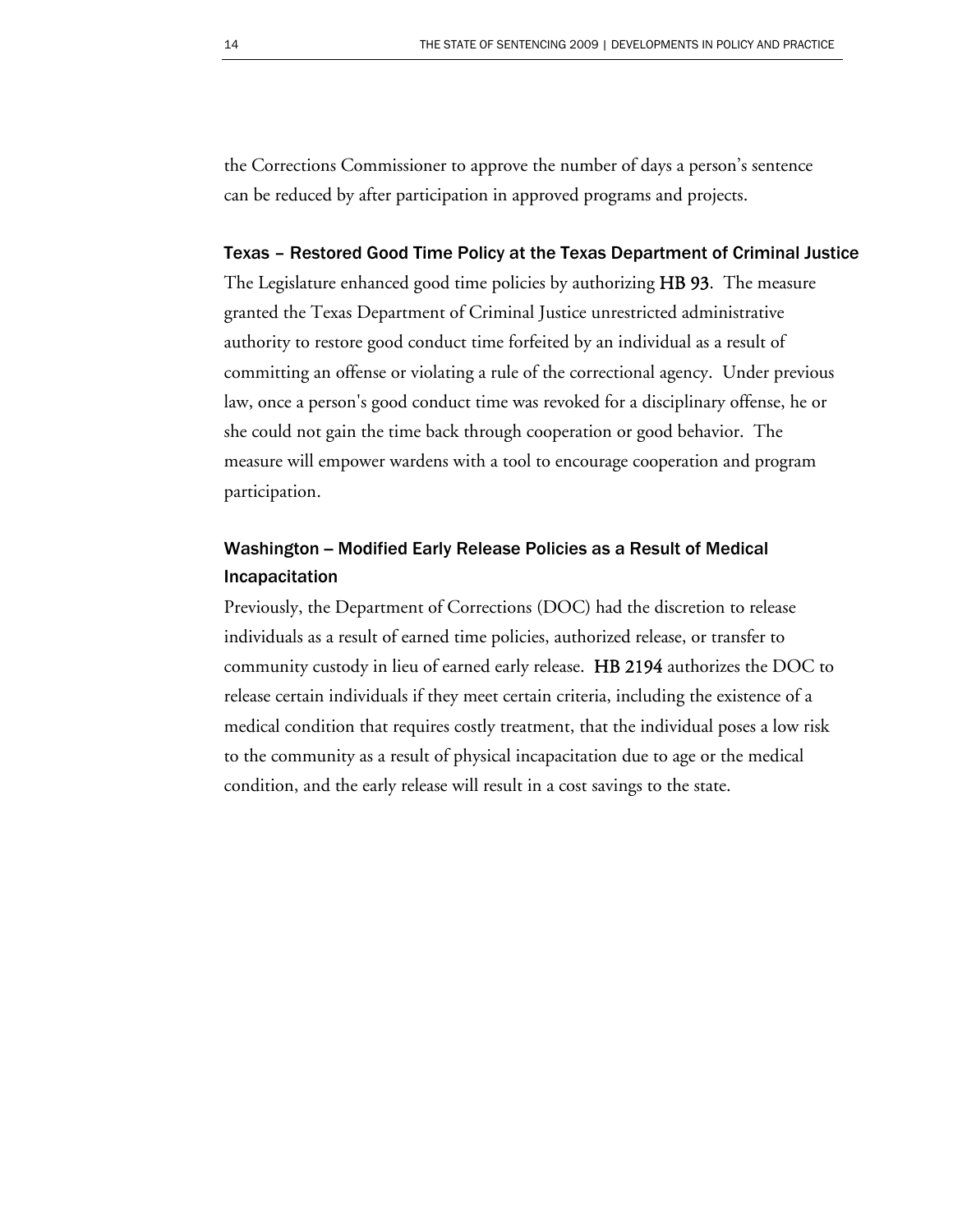### JUVENILES

Momentum continues toward reform of sentencing policies for juvenile defendants and strengthening parole options for those sentenced as juveniles. In 2009, measures were adopted in Nevada and Texas to modify adult certification policies and eliminate juvenile life without parole.

#### Florida – Revised School Zero Tolerance Policies

The measure SB 1540 revises the requirements for zero-tolerance policies with the anticipation that there will be fewer misdemeanor offenses reported to law enforcement. The bill prohibits school districts from requiring reports to law enforcement of petty misconduct and misdemeanors, including, but not limited to, disorderly conduct, disrupting a school function, and vandalism of less than \$1,000. SB 1540 requires each school district to define petty acts of misconduct. Consequently, there may not be uniformity in the definition of petty misconduct. Although the measure provides examples of petty misconduct, including minor fights, it does not stipulate criteria for what defines a petty offense.

### Minnesota – Requires Feasibility Study of Collecting Data at Different Decision **Points**

HF 702 mandates a study to determine the feasibility of collecting various data points in the juvenile justice system. Specifically, the measure requires the Legislature to assess the possibility of collecting data at different criminal justice decision points. Required elements to be considered for collection include race, age, ethnicity, and criminal offense.

#### Nevada – Modified Adult Certification Procedures for Juveniles

AB 237 raised the age at which a child can be charged as an adult from fourteen years of age to sixteen years. Under this policy the district attorney can file a motion to transfer a juvenile defendant who is sixteen or older to adult court. However, the new statute also authorizes the juvenile court to deny the certification of children as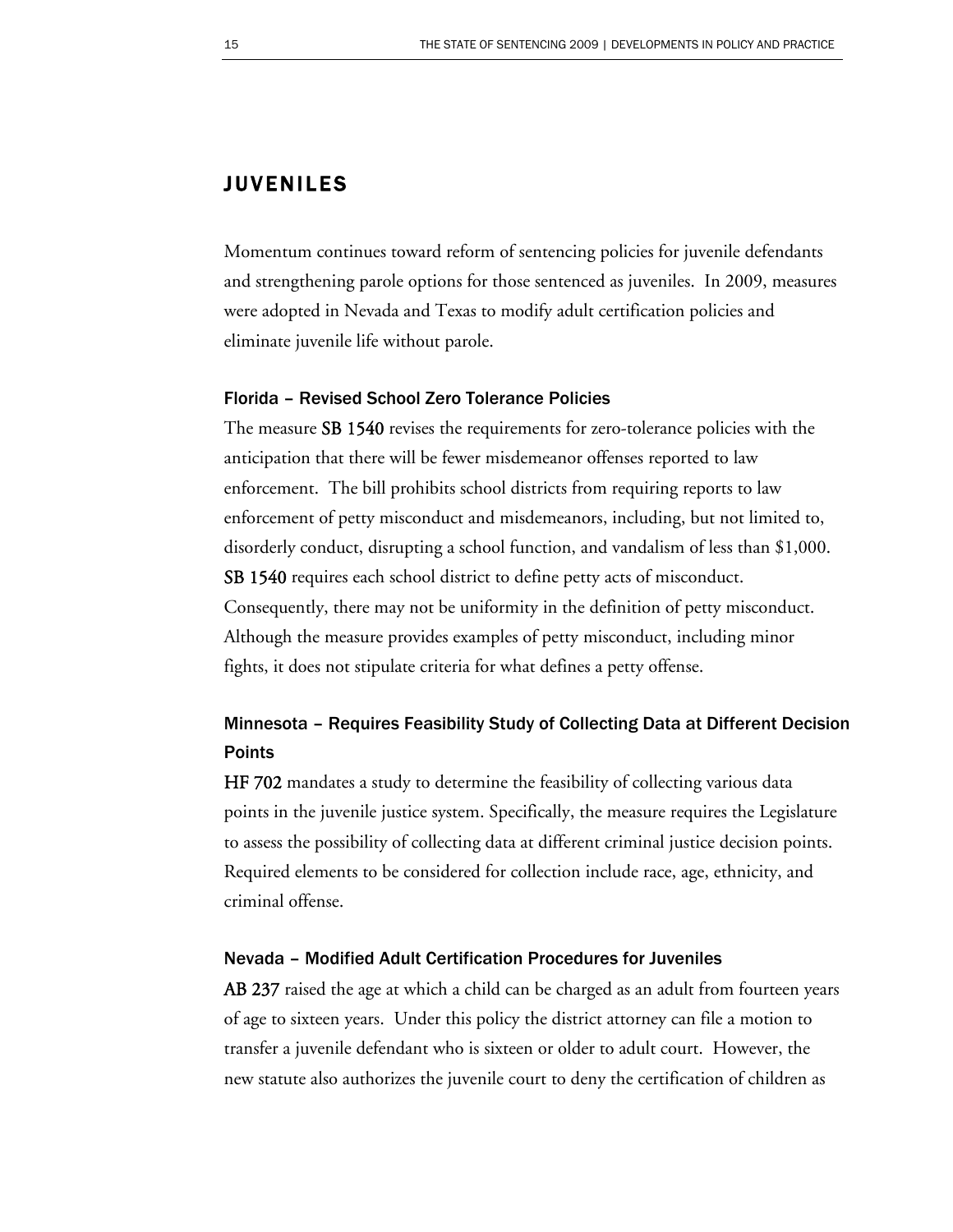adults if the court finds she or he has substance abuse ,emotional or behavioral problems, and that those problems may be appropriately treated through the jurisdiction of the juvenile court.

#### Nevada – Revised Parole Eligibility for Juveniles

AB 474 provides conditions under which a person sentenced to life imprisonment with the possibility of parole, who was under 16 years of age at the time of the offense, is eligible for parole. He or she must have served the minimum term; completed a program of general education, industrial or vocational training; not be a member of a group that poses a security threat within the corrections department, and have not committed a major violation or been housed in disciplinary segregation within the immediately preceding 24 months. If the prisoner is serving consecutive sentences, he or she will be paroled from the current sentence to the subsequent term of imprisonment. Otherwise, they will be eligible for parole and the state's parole board has the authority to grant or deny parole.

#### Texas – Eliminated Juvenile Life without Parole

Texas eliminated juvenile life without parole in 2009. SB 839 provides that a juvenile serving a life sentence for a capital offense is eligible for parole after he or she has completed 40 years of their sentence. Previously, Texas authorized a modification in sentencing options for persons convicted of capital offenses. Juries could sentence a defendant to either the death penalty or life imprisonment with possibility of parole. In an effort to offer sentencing options to the death penalty, the Legislature replaced life imprisonment with the possibility of parole with a mandatory life without parole sentence for persons convicted of capital offenses. This change has contributed to fewer death sentences for adults in Texas since 2005. However, an unintended consequence of this sentencing change was the automatic sentence of life without parole for juveniles. During 2005, the U.S. Supreme Court ruled in *Roper v. Simmons* that the death penalty could not be applied to juveniles because they are less mentally developed than adults and thus, less culpable for their actions. Consequently, the sentencing option of death was eliminated for juveniles and the only remaining option was that of life without parole. The Legislature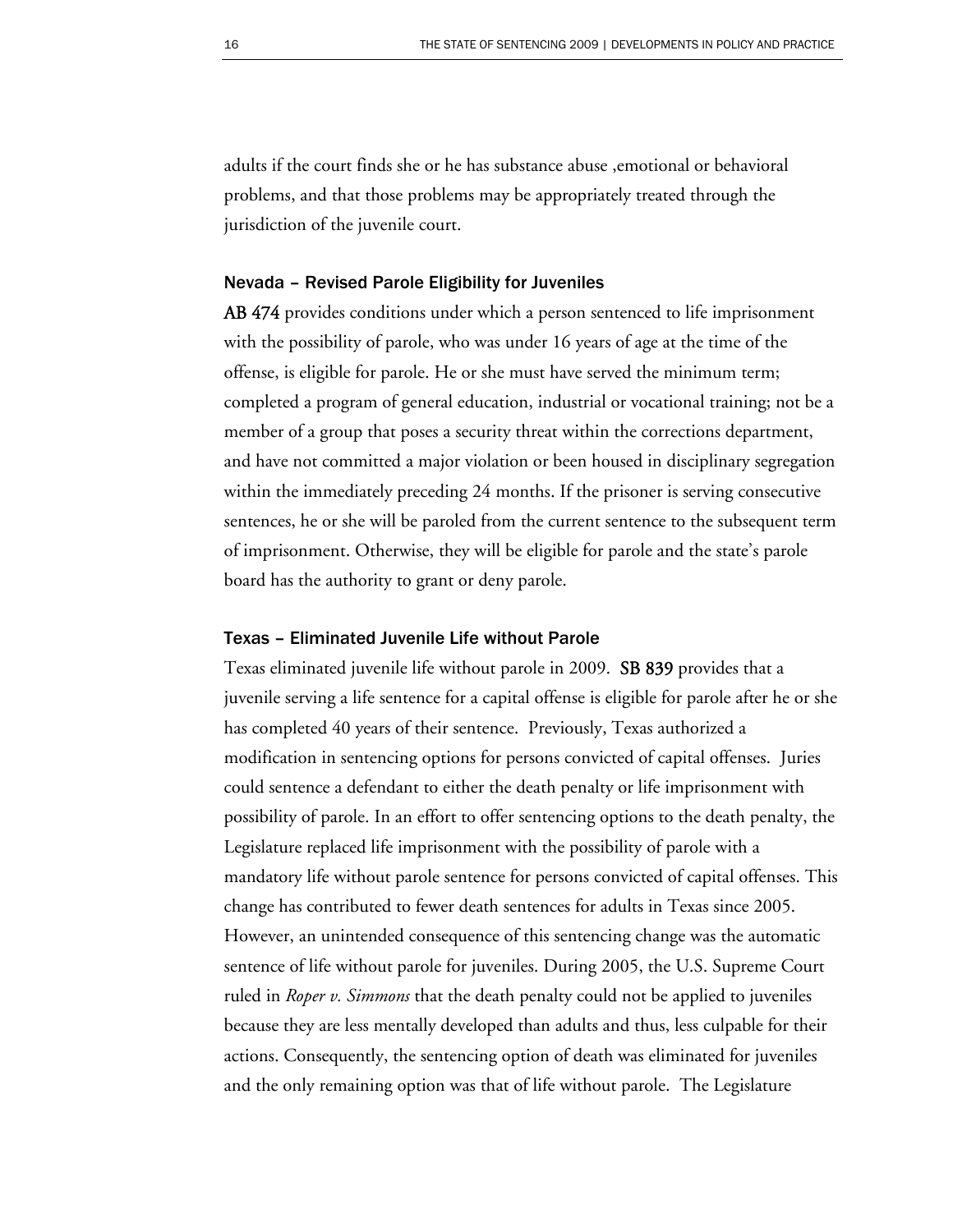addressed this unintended consequence through SB 839, authorizing that children convicted of capital offenses be eligible for parole.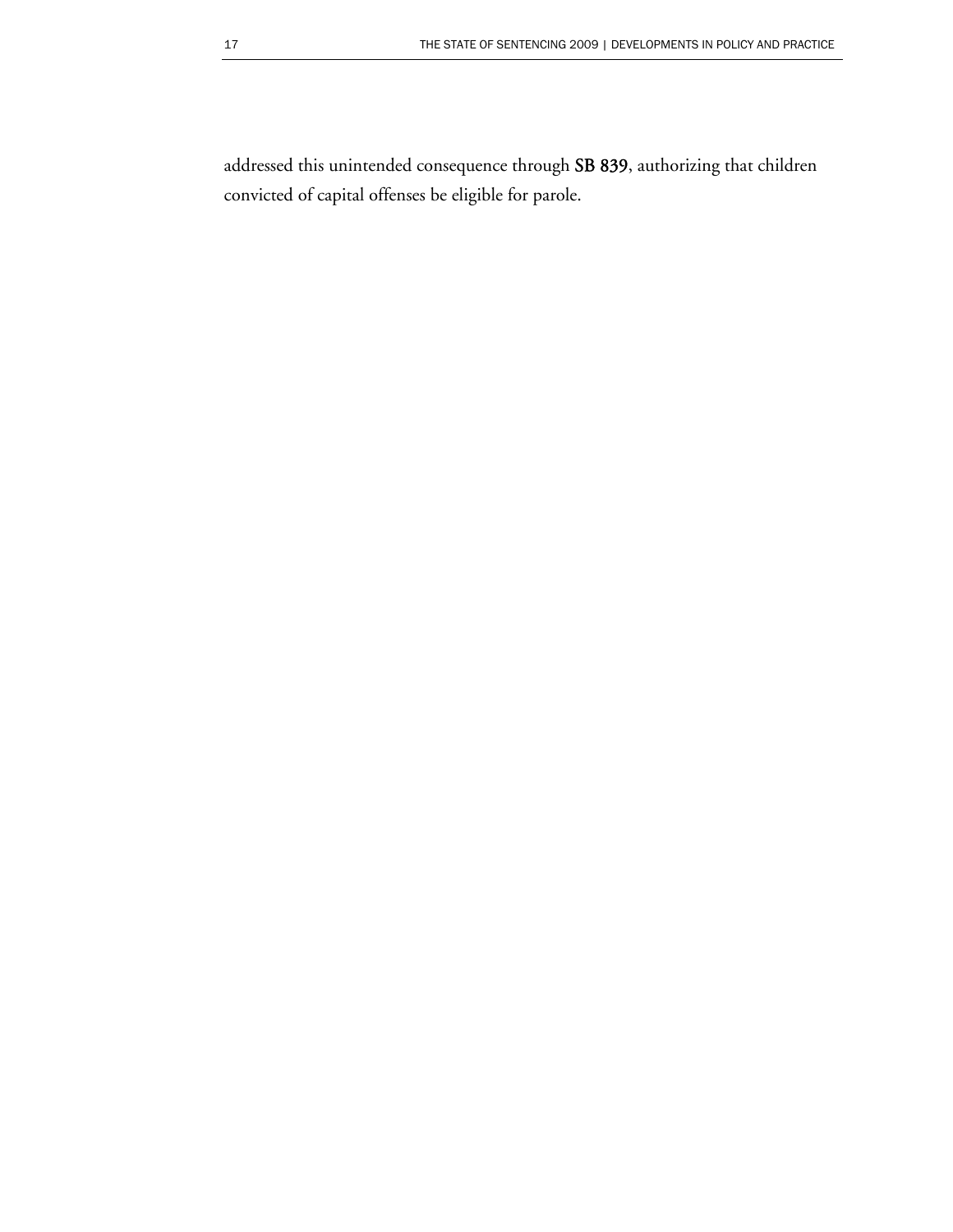### SEXUAL OFFENSE LEGISLATION

In recent years many state legislatures have adopted policies to restrict the civil liberties of sex offenders post-incarceration. Provisions at the state and local level in places like Miami Beach, Florida, significantly limit residency options for people convicted of sex offenses by preventing those individuals from living within as much as 2,500 feet from where children gather. During 2009, Iowa revised this practice.

#### Iowa – Modified Sex Offender Law

The Legislature authorized SF 340, which revises the law prohibiting certain sex offenders from living within 2,000 feet of a school or day care facility. The new law creates smaller exclusionary zones that more appropriately target a convicted sex offender's behavior. Impacted persons would be prohibited from loitering within 300 feet of an elementary or secondary school; being at an elementary school or day care without permission; working at a school or childcare facility; or loitering within 300 feet of any place intended primarily for use by children, such as a playground or sports field. The bill would also allow ankle bracelets to be used to track convicted sex offenders. This change in law garnered broad support from law enforcement, prosecutors and victim's rights groups. The 2,000-foot rule still applies to individuals convicted of high risk sex offenses.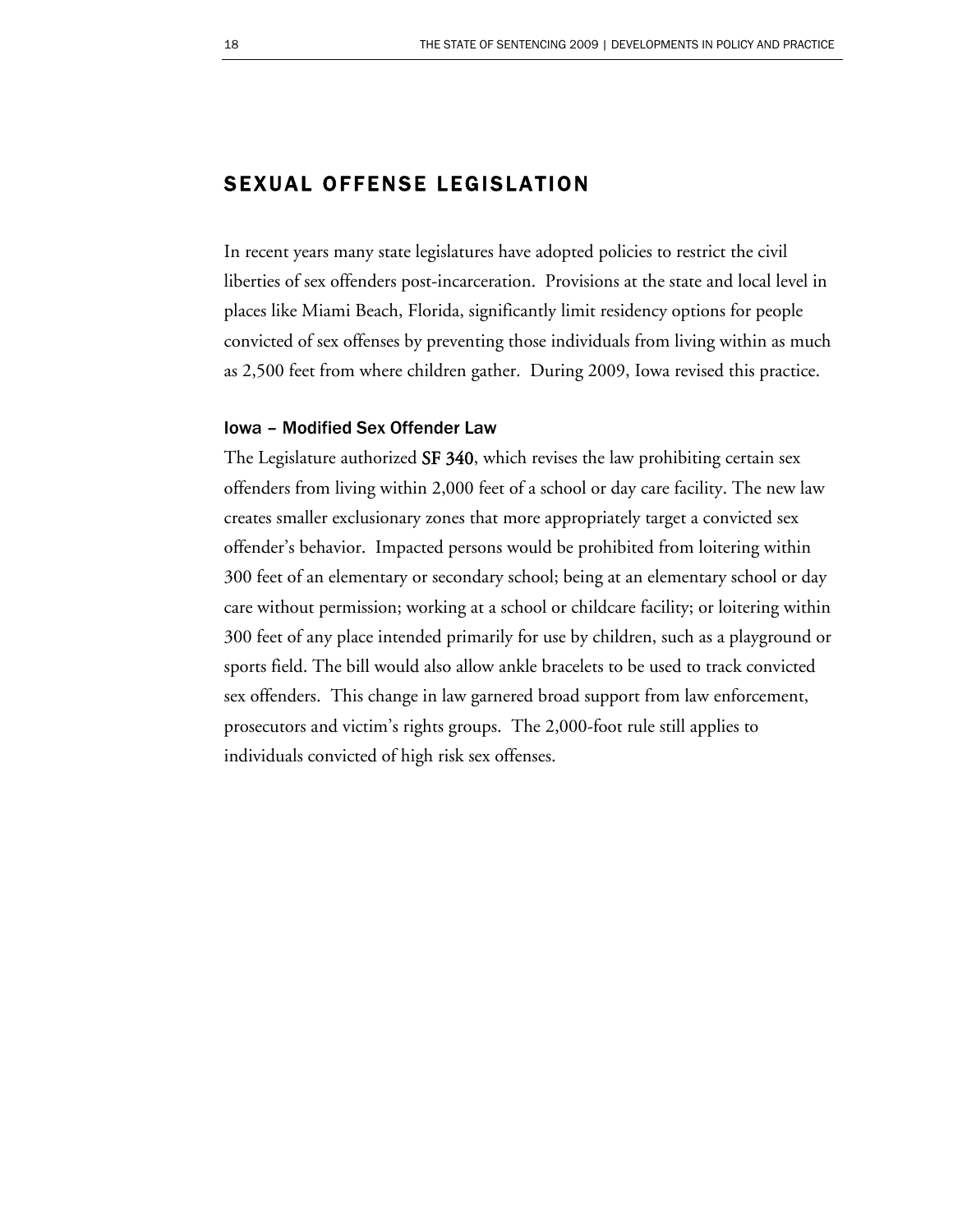### COLLATERAL SANCTIONS

There is now increasing recognition of the civil penalties that persons with felony convictions continue to pay post-incarceration and when they are no longer under criminal justice supervision. In several states, policies have been enacted to ease restrictions applied to persons with a felony conviction (particularly convictions for drug offenses) from employment, receipt of welfare benefits, and voting. Such collateral penalties place substantial barriers to an individual's social and economic advancement.

### Maryland – Strengthened Employment Options for Persons with Felony **Convictions**

HB 635 prohibits specified executive and government agencies, including the Department of Agriculture and Department of Public Safety and Correctional Services, from denying an occupational license or certificate to applicants convicted of non-violent offenses. Under previous law, applications for occupational licenses and certificates were issued, denied, suspended, or revoked on a discretionary basis by the applicable governing occupational boards in Maryland, based on existing and varied statutory and/or regulatory standards.

#### Minnesota – Established a Statewide "Ban the Box" Measure

A provision in HF 1301 prohibits Minnesota public employers from asking about criminal records or conducting a criminal record check until an applicant has been selected for an interview, except for positions that already require a background check. Several cities have previously passed such "Ban the Box" legislation, but Minnesota has become the first state to do so.

#### Washington – Automatic Restoration of Voting Rights

HB 1517 restores the right to vote automatically to citizens who exit the criminal justice system. As a result of the legislation, individuals can register to vote once they are no longer under state supervision. Previously, persons who had completed their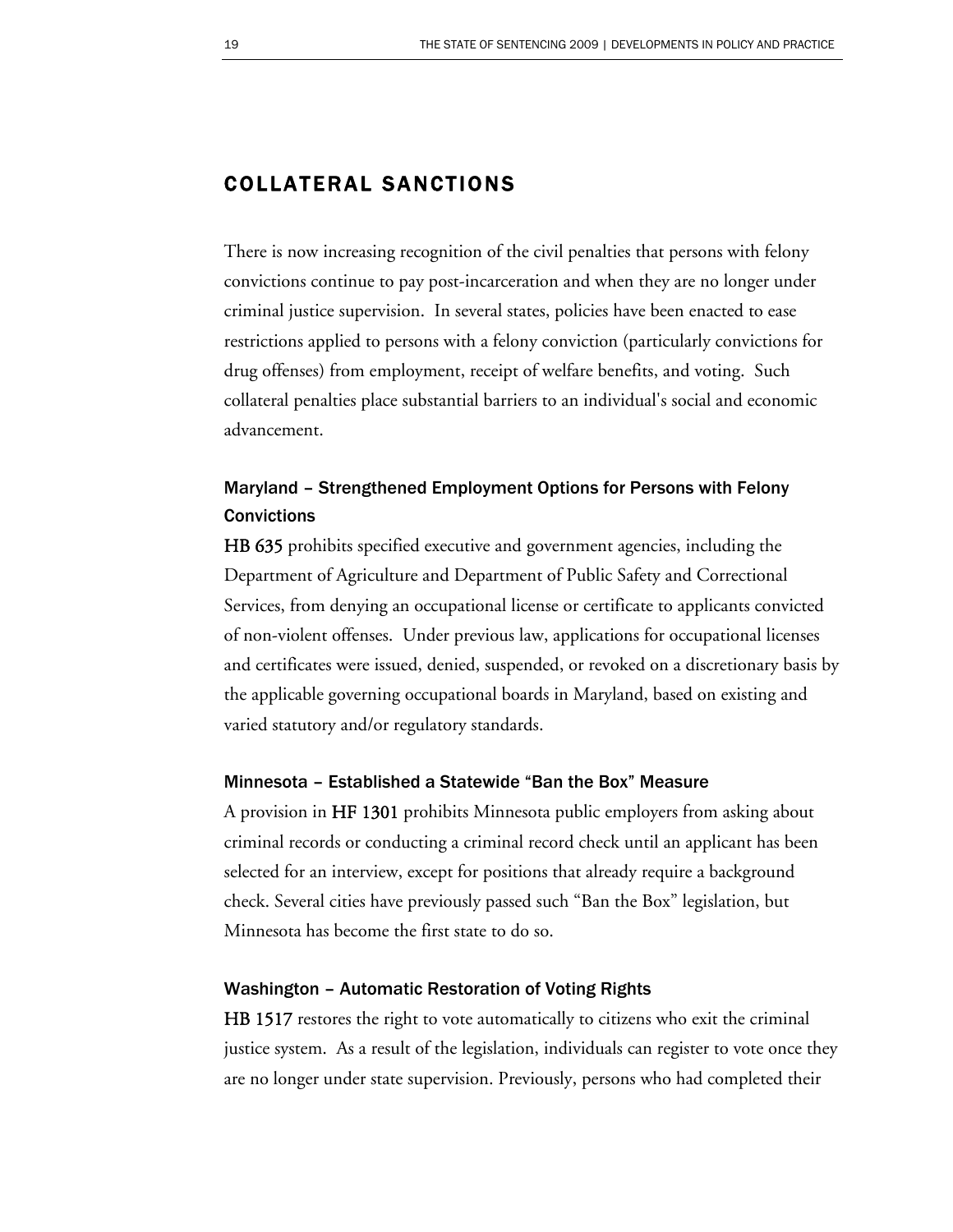term of probation or parole but who had not paid all the fees and other costs associated with their sentence had been barred from voting. This provision was compounded by the fact that interest on these legal system debts accrues at 12% a year. An overwhelming majority of felony defendants are indigent at the time of sentencing, and many could never fully pay off their legal system debts – and as a result could not vote. Under the new law, persons remain obligated to repay their debts, but – like anyone else who owes money – they will not be denied the right to vote.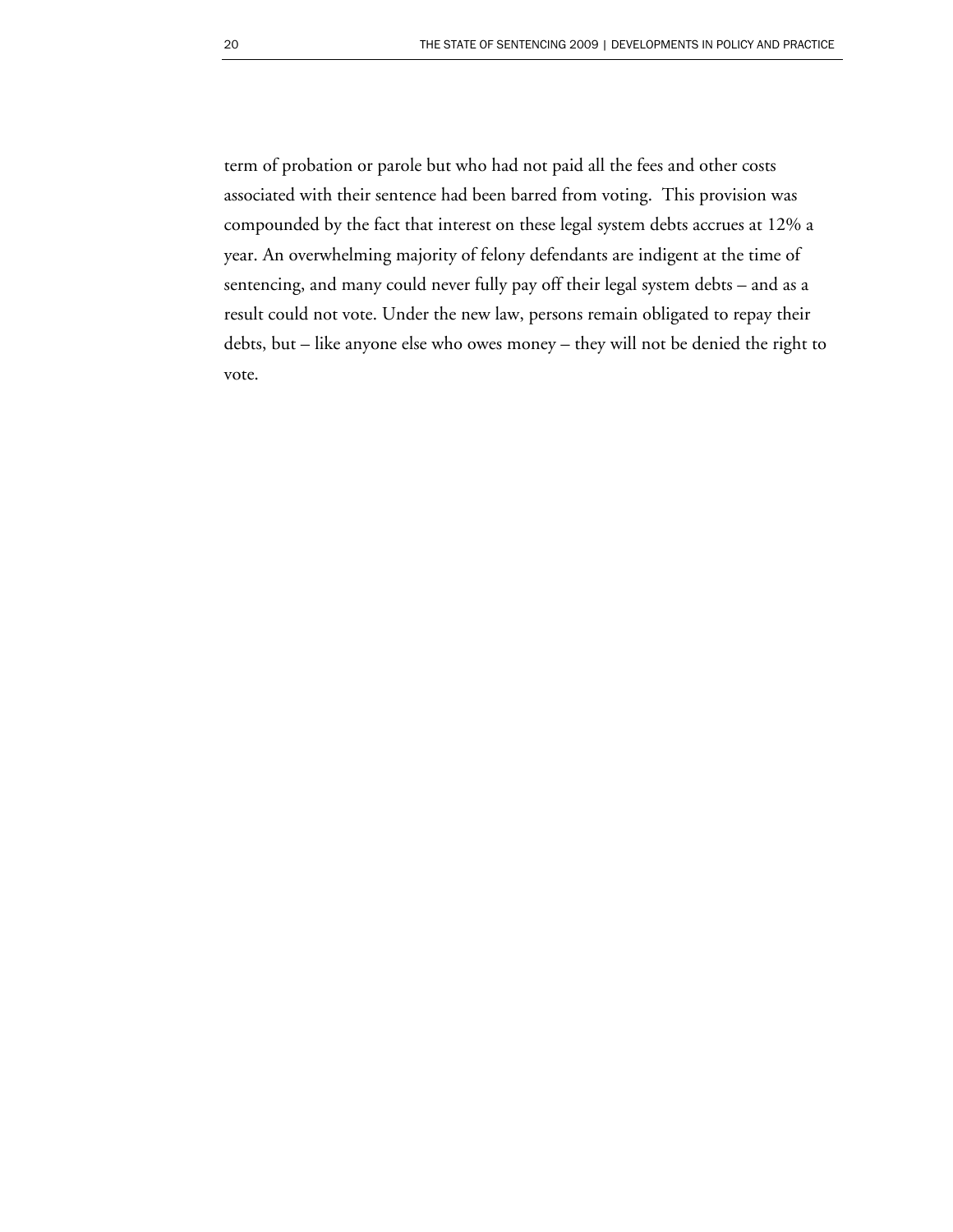### POLICY RECOMMENDATIONS

This report highlights policy initiatives that affected state criminal justice reforms in 2009. The U.S. rate of incarceration continues to be the highest in the world at a rate of 754 per 100,000. Lawmakers concerned with large prison populations should address sentencing policies such as mandatory minimums and parole mechanisms as they move to examine practices that contribute to their state prison populations. Much of the legislation highlighted in this report emphasizes efforts to limit the time served of individuals convicted of low-level offenses. Exploring sentencing reform should be a part of a broader effort that includes strengthening alternatives to incarceration and expanding treatment options.

The initiatives adopted by state legislatures reveal that public officials continue to explore ways to address growing state correctional populations. Recent trends including the modest decline of 20 state prison populations emphasize that policies can be enacted to control prison growth at a time of scarce resources. In many instances states have achieved a decline in their prison populations using evidencebased practices without experiencing any adverse effects on public safety. Successful states have adopted sentencing reforms including the elimination of mandatory sentences, expanding parole eligibility, and developing incentive measures to reduce probation revocations to state prisons. Policy initiatives that lawmakers should consider in 2010 include:

#### Restore Judicial Discretion. Repeal Mandatory Sentences.

The reforms to mandatory minimum sentencing in Minnesota, New York, and Rhode Island are significant, and suggest that elected officials are willing to adopt measures that reform sentencing policies. In an effort to realize additional costs savings, additional policy changes must be enacted. Mandatory minimums do not reduce crime but result in lengthy prison terms contributing to prison overcrowding. As other states explore sentencing reforms, repealing mandatory minimum provisions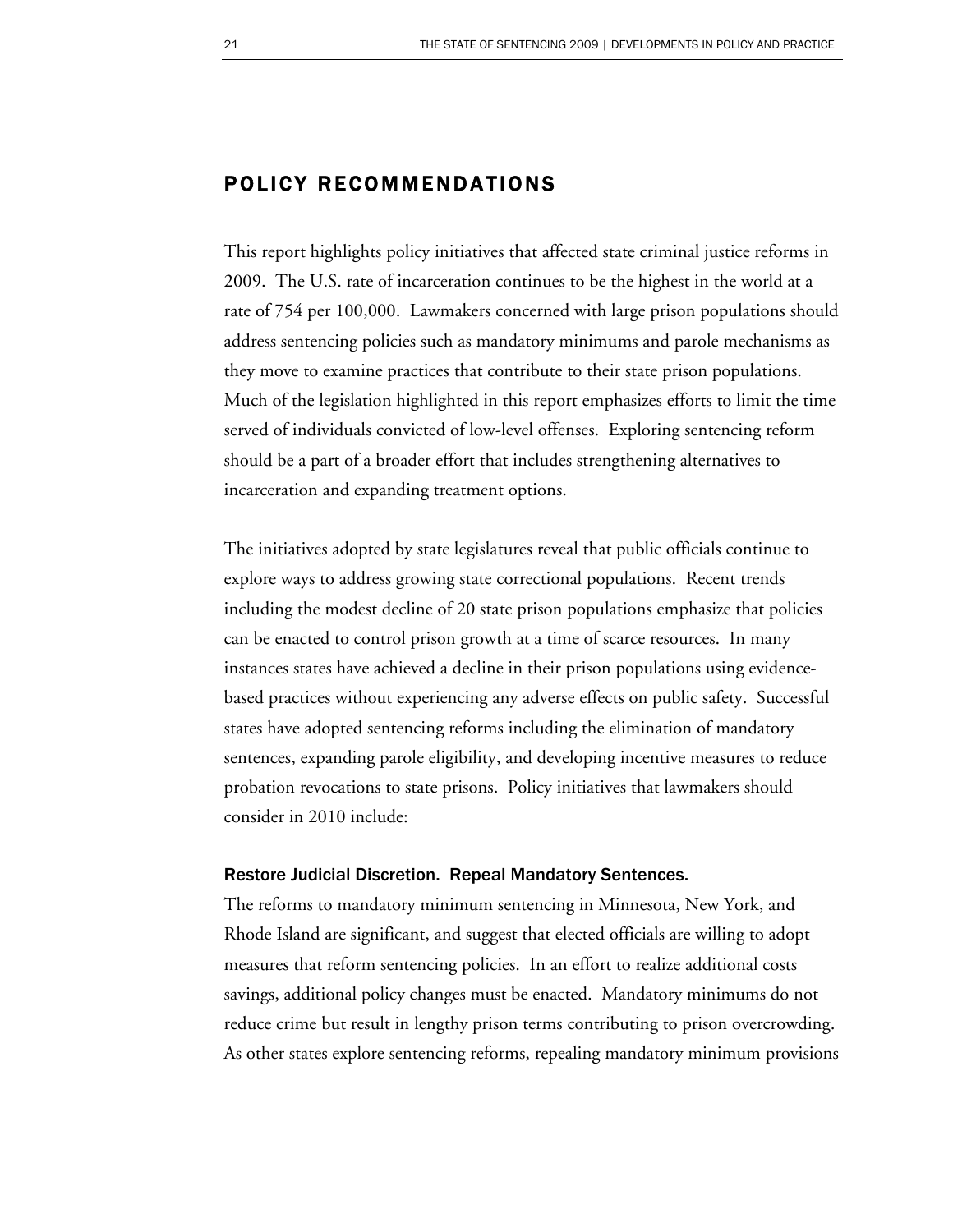and restoring judicial discretion can both control prison growth and enhance the fairness of state criminal justice systems.

#### Incentivize Reductions in Probation and Parole Revocations

There are over five million people on probation or parole in the United States. Examining community supervision policies and how probation and parole revocations contribute to prison admissions is an important step in controlling overcrowding. States like California and Illinois have started to adopt strategies to minimize the number of prison admissions resulting from revocations. Developing incentive programs that reward reductions in revocations are steps that state policymakers can take to encourage local decision makers to examine their responses to criminal offending. Legislators should continue to support opportunities that encourage county officials to implement evidence-based practices to strengthen public safety.

#### Continue Momentum to Reduce Time Served in Prison

In many instances state policy makers have the authority to reform parole policies. Exploring parole reforms can result in alleviating prison overcrowding and managing scarce correctional resources. In recent years many states have adopted good time and earned time policies that reduce a person's prison sentence following the successful completion of rehabilitative programs such as vocational education or substance abuse treatment. Policymakers should continue to adopt measures that reduce prison sentences, alleviate overcrowding, and maintain public safety.

#### Eliminate Juvenile Life without Parole

There are 1,755 juveniles serving life without parole sentences. Texas took an important step in eliminating life without parole for juveniles as a result of the U.S. Supreme Court's decision in *Roper* and the Legislature's decision to permit life without parole as a sentencing option for capital defendants. Other states should examine their policies regarding life without parole as it is applied to young people. Recently, legislation has been introduced in California, Florida, and Massachusetts to restore parole hearings at some point during a juvenile's sentence.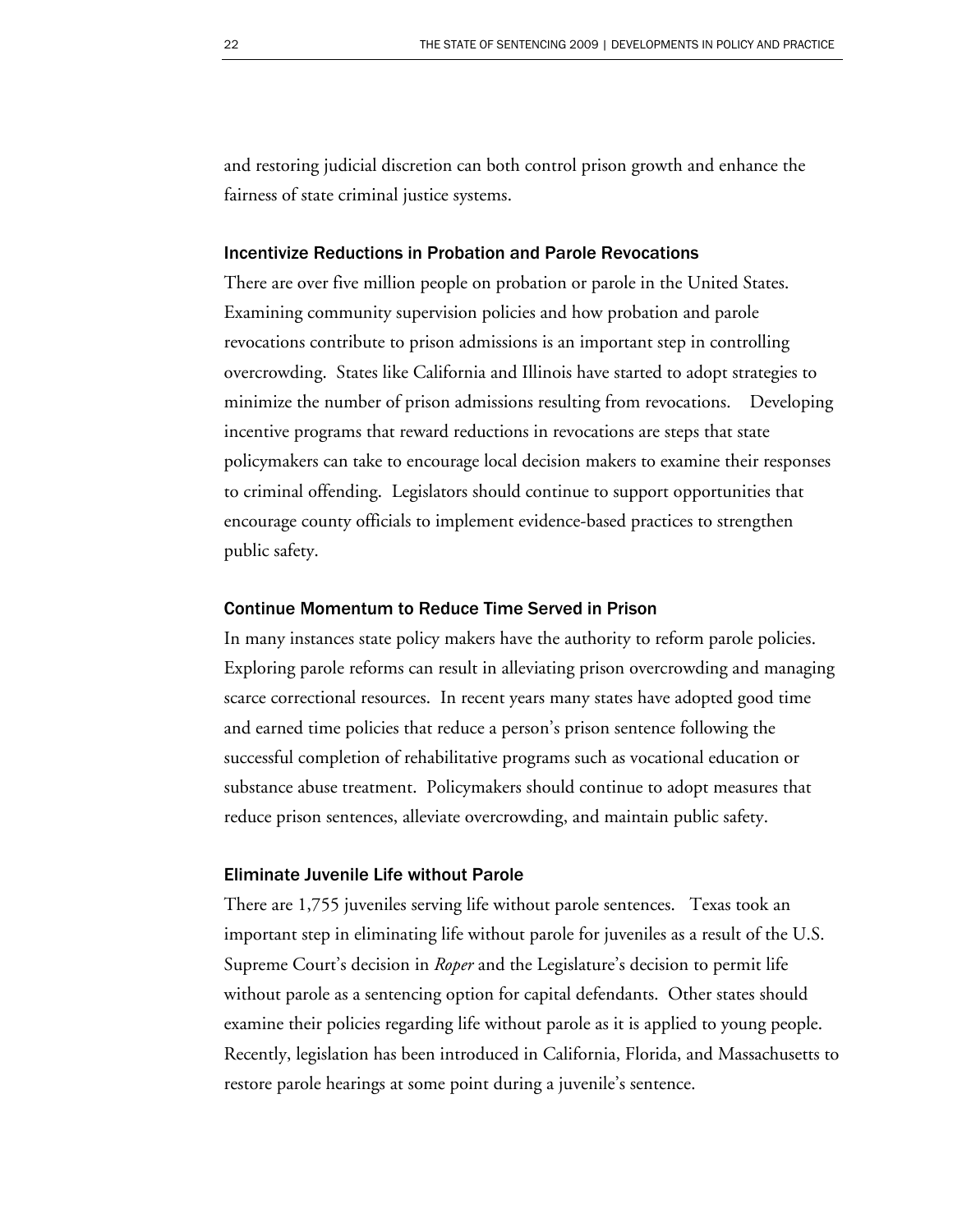

FURTHER READING at www.sentencingproject.org:

The State of Sentencing 2008: Developments in Policy and Practice

Incarceration and Crime: A Complex Relationship

Lessons of the "Get Tough" Movement in the United States